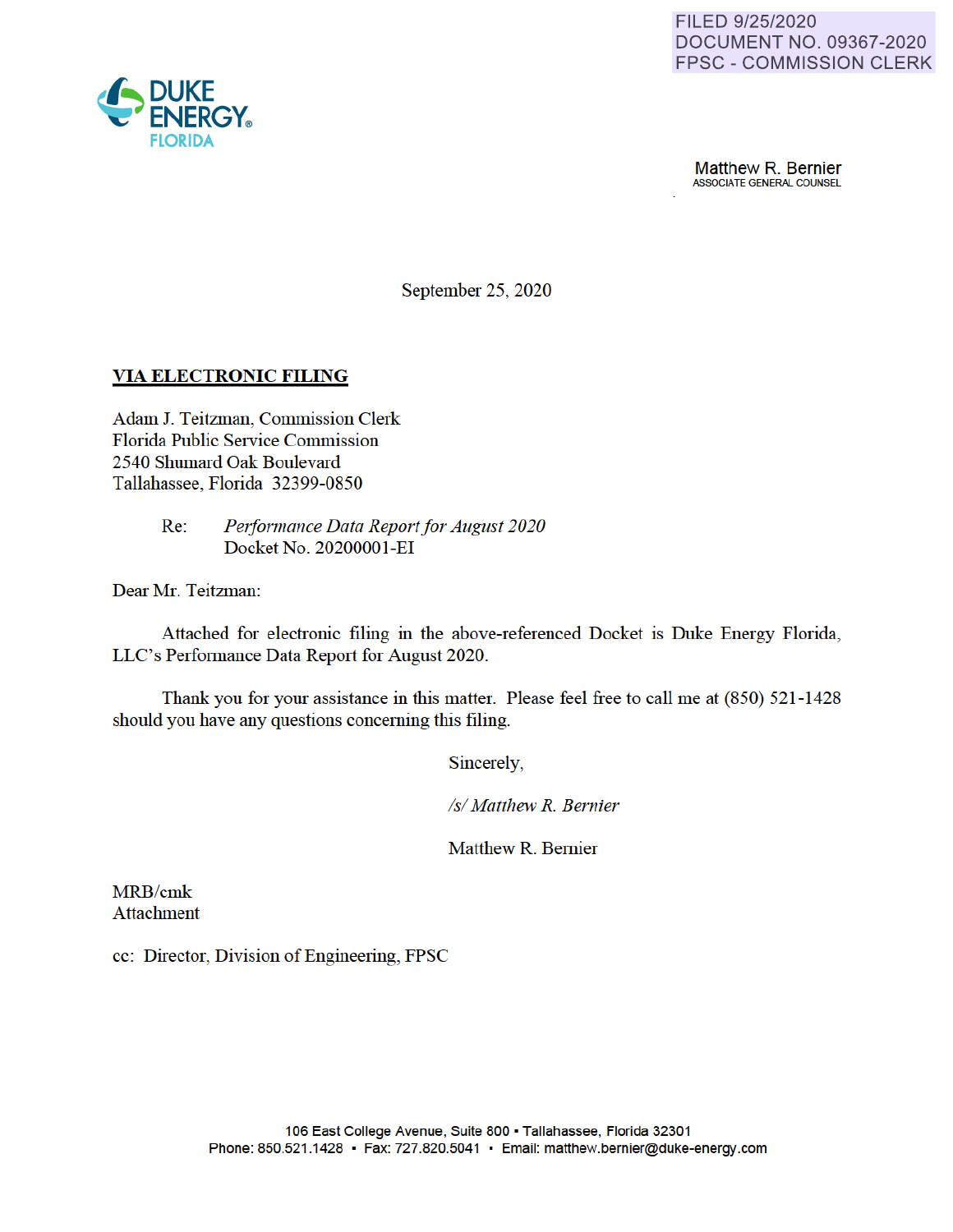#### CERTIFICATE OF SERVICE Docket No. 20200001-EI

I HEREBY CERTIFY that a true copy of the above-mentioned document has been furnished to the following individuals via e-mail on this  $25<sup>th</sup>$  day of September, 2020.

Suzanne Brownless Office of General Counsel FL Public Service Commission 2540 Shumard Oak Blvd. Tallahassee, FL 32399-0850 sbrownle@psc.state fl.us

J. Beasley / J. Wahlen / M. Means Ausley McMullen P.O. Box 391 Tallahassee, FL 32302 jbeasley@ausley.com jwahlen@ausley.com mmeans@ausley.com

Russell A. Badders Gulf Power Company One Energy Place Pensacola, FL 32520 russell.badders@nexteraenergy.com

Kenneth A. Hoffman Florida Power & Light Company 134 W. Jefferson Street Tallahassee, FL 32301-1713 ken hoffman@fpl.com

Jon C. Moyle, Jr. Moyle Law Firm, P.A. 118 North Gadsden Street Tallahassee, FL 32301 jmoyle@moylelaw.com mqualls@moylelaw.com

 */s/ Matthew R. Bernier* Attorney

J.R. Kelly / T. David Office of Public Counsel 111 W. Madison St., Room 812 Tallahassee, FL 32399-1400 kelly.jr@leg.state fl.us david.tad@leg.state.fl.us

Paula K. Brown Regulatory Affairs Tampa Electric Company P.O. Box 111 Tampa, FL 33601-0111 regdept@tecoenergy.com

Maria Moncada / David Lee Florida Power & Light Company 700 Universe Blvd. (LAW/JB) Juno Beach, FL 33408-0420 maria moncada@fpl.com david.lee@fpl.com

James Brew / Laura W. Baker Stone Law Firm 1025 Thomas Jefferson St., N.W. Suite 800 West Washington, DC 20007 jbrew@smxblaw.com lwb@smxblaw.com

Mike Cassel Florida Public Utilities Company 208 Wildlight Avenue Yulee, FL 32097 mcassel@fpuc.com

Beth Keating Gunster, Yoakley & Stewart, P.A. 215 South Monroe Street, Suite 601 Tallahassee, FL 32301 bkeating@gunster.com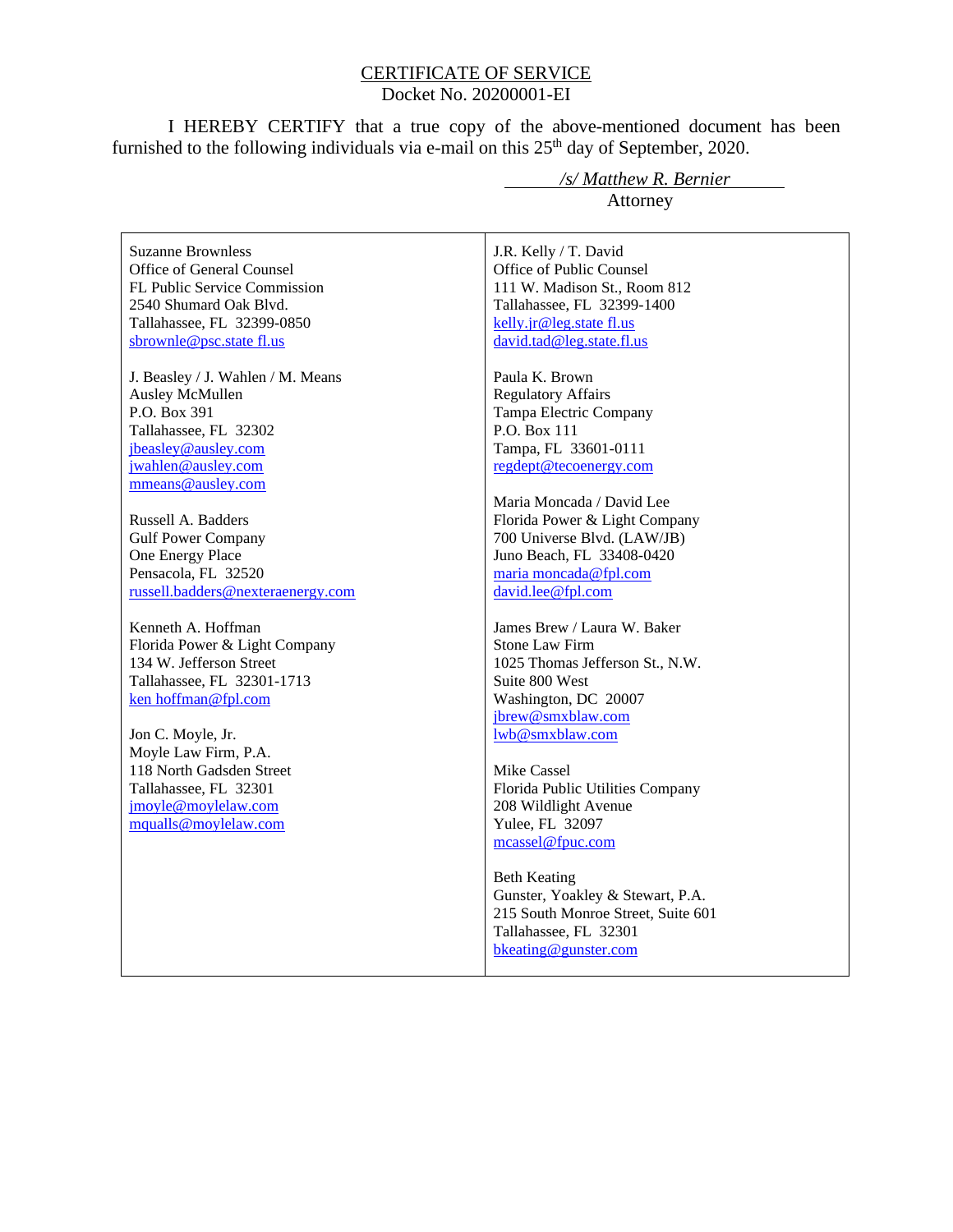| <b>Bartow CC</b>    | <b>Jan-20</b> | Feb-20    | Mar-20    | Apr-20  | May-20              | <b>Jun-20</b> | <b>Jul-20</b> | Aug-20    | Sep-20    | <b>Oct-20</b> | <b>Nov-20</b> | <b>Dec-20</b> | Jan - Aug<br>Period |
|---------------------|---------------|-----------|-----------|---------|---------------------|---------------|---------------|-----------|-----------|---------------|---------------|---------------|---------------------|
| 1. EAF              | 83.93         | 99.00     | 94.62     | 95.42   | 98.18               | 100.00        | 99.70         | 99.14     | 0.00      | 0.00          | 0.00          | 0.00          | 96.21               |
| 2. PH               | 744           | 696       | 743       | 720     | 744                 | 720           | 744           | 744       | $\pmb{0}$ | $\mathbf 0$   | $\mathbf 0$   | $\mathsf 0$   | 5,855               |
| 3. SH               | 615.8         | 621.1     | 661.0     | 549.1   | 654.2               | 691.9         | 742.6         | 730.4     | $0.0\,$   | 0.0           | 0.0           | 0.0           | 5,266.1             |
| 4. RSH              | 8.6           | 69.0      | 43.2      | 137.9   | 78.5                | 28.1          | 0.1           | $7.2\,$   | $0.0\,$   | 0.0           | 0.0           | 0.0           | 372.5               |
| 5. UH               | 119.6         | 5.9       | 38.9      | 33.0    | 11.4                | $0.0\,$       | 1.3           | 6.4       | 0.0       | 0.0           | 0.0           | 0.0           | 216.4               |
| 6. POH              | 119.2         | 0.0       | 0.0       | 0.0     | $0.0\,$             | $0.0\,$       | 0.0           | 0.0       | 0.0       | 0.0           | 0.0           | 0.0           | 119.2               |
| 7. FOH              | 0.4           | 5.7       | 34.5      | 1.7     | 0.0                 | 0.0           | 1.3           | 6.4       | 0.0       | 0.0           | 0.0           | 0.0           | 50.0                |
| 8. MOH              | 0.0           | 0.3       | 4.4       | 31.3    | 11.4                | 0.0           | 0.0           | 0.0       | 0.0       | 0.0           | 0.0           | 0.0           | 47.2                |
| 9. PPOH             | 0.0           | 0.0       | 0.0       | 0.0     | 0.0                 | 0.0           | 0.0           | 0.0       | 0.0       | 0.0           | 0.0           | 0.0           | 0.0                 |
| 10. LR PP (MW)      | $0.0\,$       | 0.0       | 0.0       | $0.0\,$ | 0.0                 | 0.0           | 0.0           | 0.0       | $0.0\,$   | 0.0           | 0.0           | 0.0           | $0.0\,$             |
| 11. PFOH            | 0.0           | 11.2      | 11.4      | $0.0\,$ | 0.1                 | 0.0           | 19.9          | 0.0       | 0.0       | 0.0           | 0.0           | 0.0           | 42.6                |
| 12. LR PF (MW)      | 0.0           | 108.2     | 108.2     | 0.0     | 105.5               | 0.0           | 55.3          | 0.0       | 0.0       | 0.0           | 0.0           | 0.0           | 83.4                |
| 13. PMOH            | 0.0           | 0.0       | 0.0       | 0.0     | 21.7                | 0.0           | 0.0           | 0.0       | $0.0\,$   | 0.0           | 0.0           | 0.0           | 21.7                |
| 14. LR PM (MW)      | 0.0           | 0.0       | 0.0       | 0.0     | 114.2               | $0.0\,$       | 0.0           | 0.0       | $0.0\,$   | 0.0           | 0.0           | 0.0           | 114.2               |
| 15. NSC (MW)        | 1144          | 1144      | 1144      | 1144    | 1144                | 1144          | 1144          | 1144      | 0         | $\mathbf 0$   | $\mathbf 0$   | 0             | 1144                |
| 16. OPER MBTU       | 4,050,994     | 4,286,777 | 4,724,966 |         | 3,333,386 4,344,128 | 4,836,805     | 5,246,371     | 5,034,287 | 0         | $\mathbf 0$   | $\mathbf 0$   | 0             | 35,857,715          |
| 17. NET GEN (MWH)   | 555,214       | 552,497   | 602,801   | 443,687 | 577,023             | 653,418       | 715,825       | 685,066   | 0         | $\mathbf 0$   | $\mathbf 0$   | 0             | 4,785,531           |
| 18. ANOHR (BTU/KWH) | 7,296.3       | 7,758.9   | 7,838.4   | 7,512.9 | 7,528.5             | 7,402.3       | 7,329.1       | 7,348.6   | 0.0       | 0.0           | 0.0           | 0.0           | 7,492.9             |
| 19. NOF (%)         | 78.81         | 77.75     | 79.72     | 70.64   | 77.11               | 82.55         | 84.26         | 81.98     | 0.00      | 0.00          | 0.00          | 0.00          | 79.44               |
| 20. NPC (MW)        | 1144          | 1144      | 1144      | 1144    | 1144                | 1144          | 1144          | 1144      | 0         | 0             | 0             | 0             | 1144                |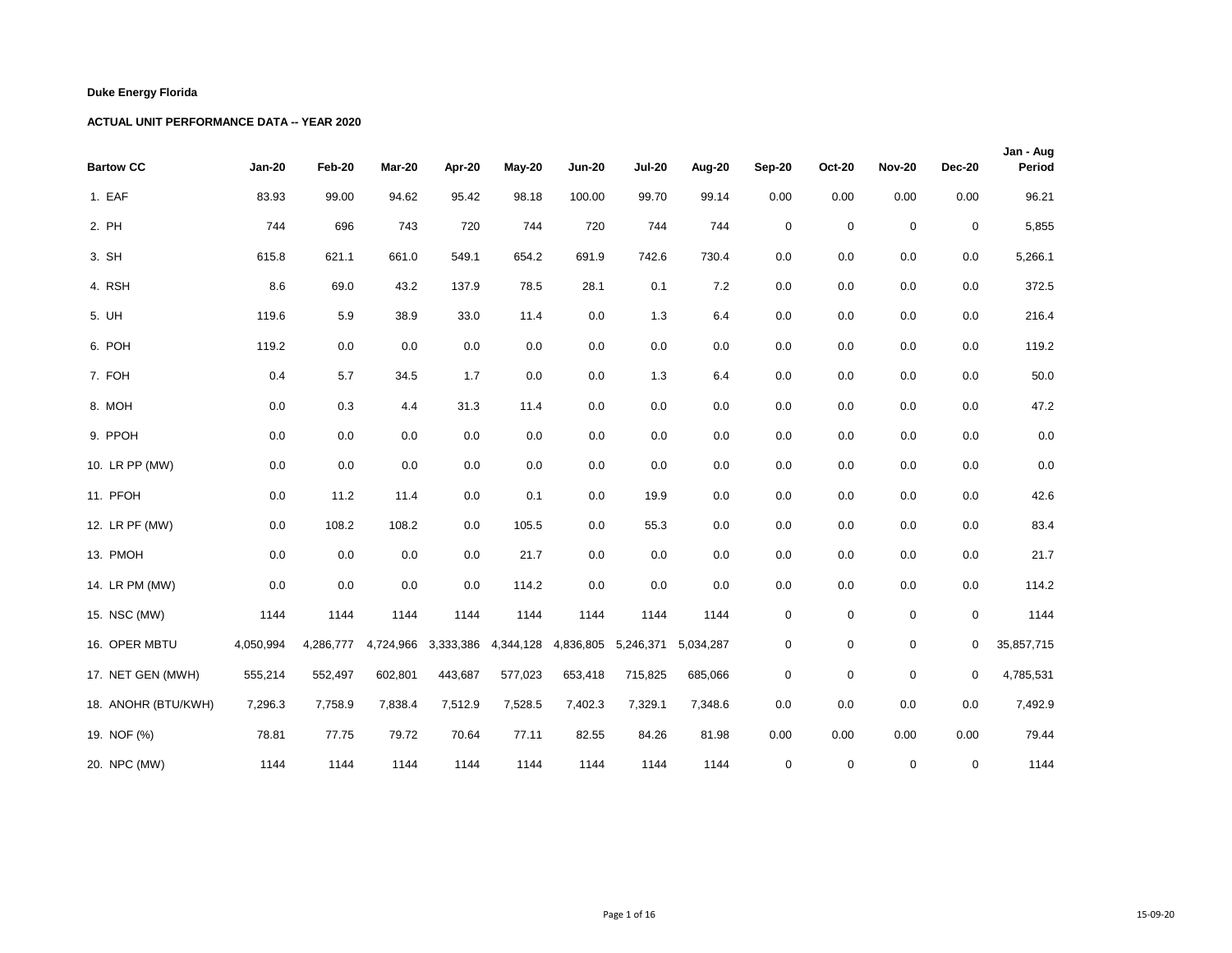| <b>OSPREY CC</b>    | <b>Jan-20</b> | Feb-20  | Mar-20 | Apr-20  | May-20    | <b>Jun-20</b> | <b>Jul-20</b> | Aug-20    | <b>Sep-20</b> | <b>Oct-20</b> | <b>Nov-20</b> | <b>Dec-20</b> | Jan - Aug<br>Period |
|---------------------|---------------|---------|--------|---------|-----------|---------------|---------------|-----------|---------------|---------------|---------------|---------------|---------------------|
| 1. EAF              | 99.50         | 96.55   | 0.00   | 54.31   | 100.00    | 100.00        | 100.00        | 98.04     | 0.00          | 0.00          | 0.00          | 0.00          | 80.97               |
| 2. PH               | 744           | 696     | 743    | 720     | 744       | 720           | 744           | 744       | 0             | $\mathbf 0$   | $\mathbf 0$   | 0             | 5,855               |
| 3. SH               | 194.4         | 47.3    | 0.0    | 286.4   | 650.7     | 644.9         | 672.7         | 662.1     | 0.0           | 0.0           | 0.0           | 0.0           | 3,158.5             |
| 4. RSH              | 546.7         | 624.7   | 0.0    | 104.6   | 93.3      | 75.1          | 71.3          | 81.9      | 0.0           | 0.0           | 0.0           | 0.0           | 1,597.7             |
| 5. UH               | $2.8\,$       | 24.0    | 743.0  | 329.0   | 0.0       | 0.0           | $0.0\,$       | 0.0       | $0.0\,$       | 0.0           | 0.0           | 0.0           | 1,098.8             |
| 6. POH              | 0.0           | 24.0    | 743.0  | 24.0    | 0.0       | 0.0           | 0.0           | 0.0       | 0.0           | 0.0           | 0.0           | 0.0           | 791.0               |
| 7. FOH              | 0.6           | 0.0     | 0.0    | 305.0   | 0.0       | 0.0           | 0.0           | 0.0       | 0.0           | 0.0           | 0.0           | 0.0           | 305.6               |
| 8. MOH              | $2.3\,$       | 0.0     | 0.0    | 0.0     | 0.0       | 0.0           | 0.0           | 0.0       | $0.0\,$       | 0.0           | 0.0           | $0.0\,$       | $2.3\,$             |
| 9. PPOH             | 0.0           | 0.0     | 0.0    | 0.0     | 0.0       | 0.0           | 0.0           | 0.0       | $0.0\,$       | 0.0           | 0.0           | 0.0           | $0.0\,$             |
| 10. LR PP (MW)      | 0.0           | 0.0     | 0.0    | 0.0     | 0.0       | 0.0           | 0.0           | 0.0       | 0.0           | 0.0           | 0.0           | 0.0           | $0.0\,$             |
| 11. PFOH            | 3.5           | $0.0\,$ | 0.0    | 0.0     | 0.0       | 0.0           | $0.0\,$       | 56.6      | 0.0           | 0.0           | 0.0           | 0.0           | 60.1                |
| 12. LR PF (MW)      | 149.6         | 0.0     | 0.0    | 0.0     | 0.0       | 0.0           | 0.0           | 149.7     | 0.0           | 0.0           | 0.0           | 0.0           | 149.7               |
| 13. PMOH            | 0.0           | 0.0     | 0.0    | 0.0     | 0.0       | 0.0           | 0.0           | 0.0       | 0.0           | 0.0           | 0.0           | 0.0           | $0.0\,$             |
| 14. LR PM (MW)      | 0.0           | 0.0     | 0.0    | 0.0     | 0.0       | 0.0           | 0.0           | 0.0       | $0.0\,$       | 0.0           | 0.0           | 0.0           | 0.0                 |
| 15. NSC (MW)        | 582           | 582     | 582    | 582     | 582       | 582           | 582           | 582       | 0             | $\mathbf 0$   | $\mathbf 0$   | 0             | 582                 |
| 16. OPER MBTU       | 541,636       | 110,673 | 0      | 790,816 | 2,063,929 | 2,031,821     | 2,147,031     | 2,088,278 | 0             | 0             | $\mathbf 0$   | $\pmb{0}$     | 9,774,185           |
| 17. NET GEN (MWH)   | 71,968        | 14,619  | 0      | 93,205  | 282,305   | 276,486       | 292,433       | 284,360   | 0             | $\mathbf 0$   | $\mathbf 0$   | $\mathbf 0$   | 1,315,376           |
| 18. ANOHR (BTU/KWH) | 7,526.1       | 7,570.5 | 0.0    | 8,484.7 | 7,311.0   | 7,348.7       | 7,342.0       | 7,343.8   | 0.0           | 0.0           | 0.0           | 0.0           | 7,430.7             |
| 19. NOF (%)         | 63.60         | 53.12   | 0.00   | 55.91   | 74.55     | 73.67         | 74.69         | 73.79     | 0.00          | 0.00          | 0.00          | 0.00          | 71.56               |
| 20. NPC (MW)        | 582           | 582     | 582    | 582     | 582       | 582           | 582           | 582       | $\mathbf 0$   | $\mathbf 0$   | $\mathbf 0$   | $\mathbf 0$   | 582                 |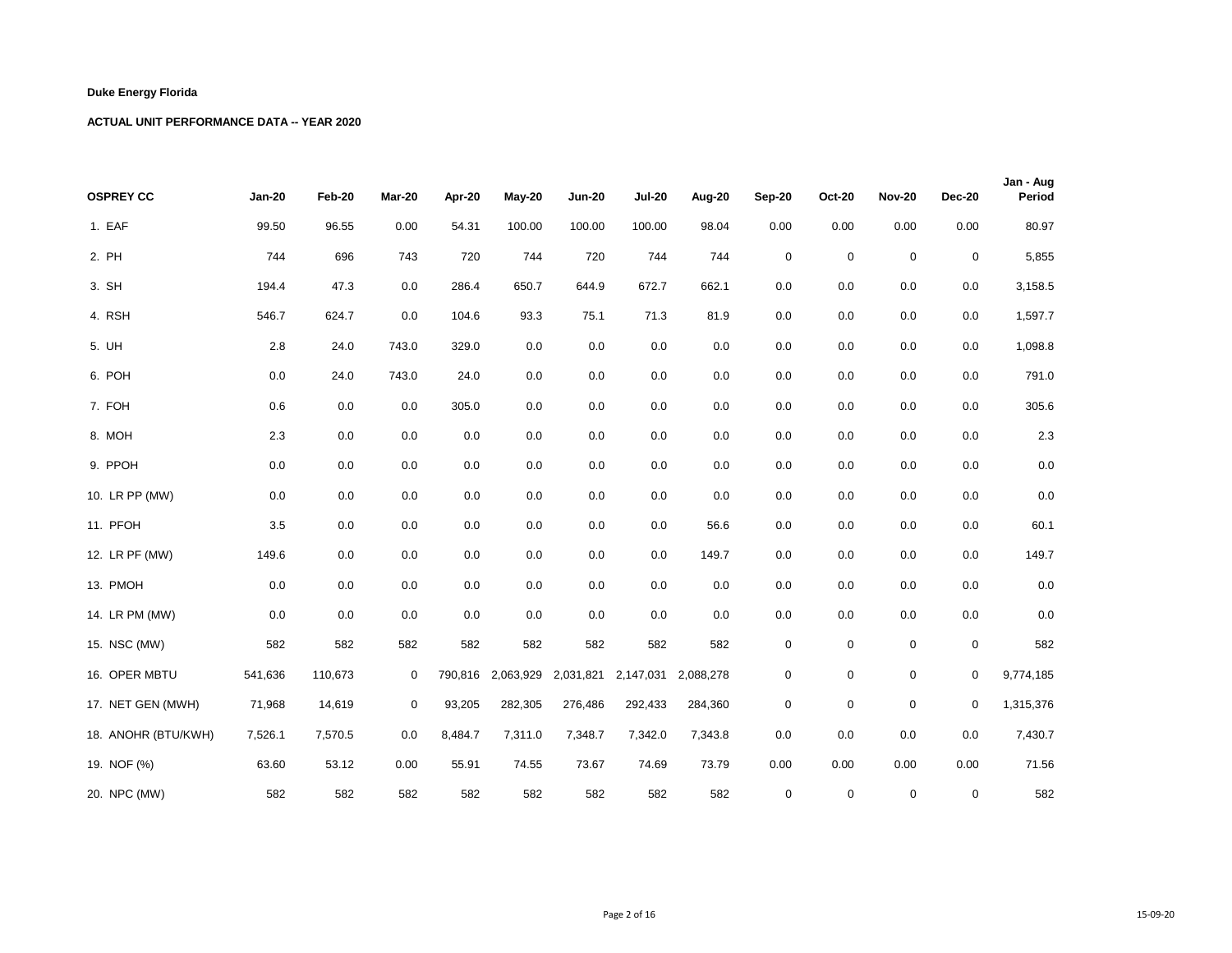| <b>HINES Power Block 1</b> | <b>Jan-20</b> | Feb-20    | Mar-20    | Apr-20    | $May-20$  | <b>Jun-20</b> | <b>Jul-20</b>       | Aug-20  | Sep-20  | <b>Oct-20</b>    | <b>Nov-20</b> | <b>Dec-20</b> | Jan - Aug<br>Period |
|----------------------------|---------------|-----------|-----------|-----------|-----------|---------------|---------------------|---------|---------|------------------|---------------|---------------|---------------------|
| 1. EAF                     | 98.88         | 88.34     | 95.76     | 82.92     | 93.59     | 73.83         | 100.00              | 98.12   | 0.00    | 0.00             | 0.00          | 0.00          | 91.56               |
| 2. PH                      | 744           | 696       | 743       | 720       | 744       | 720           | 744                 | 744     | 0       | $\mathbf 0$      | $\mathsf 0$   | 0             | 5,855               |
| 3. SH                      | 259.0         | 575.2     | 654.6     | 573.3     | 632.1     | 531.6         | 744.0               | 710.2   | 0.0     | 0.0              | 0.0           | 0.0           | 4,680.0             |
| 4. RSH                     | 476.7         | 42.3      | 57.4      | 24.0      | 64.3      | $0.0\,$       | 0.0                 | 19.8    | 0.0     | 0.0              | 0.0           | 0.0           | 684.4               |
| 5. UH                      | 8.3           | 78.5      | 31.0      | 122.7     | 47.7      | 188.4         | 0.0                 | 14.0    | $0.0\,$ | 0.0              | 0.0           | 0.0           | 490.6               |
| 6. POH                     | 0.0           | 0.0       | 0.0       | 0.0       | 0.0       | 0.0           | 0.0                 | 0.0     | 0.0     | 0.0              | 0.0           | 0.0           | $0.0\,$             |
| 7. FOH                     | 8.3           | 61.4      | 31.0      | 1.7       | 11.4      | 188.4         | 0.0                 | 1.7     | 0.0     | 0.0              | 0.0           | 0.0           | 303.9               |
| 8. MOH                     | 0.0           | 17.1      | 0.0       | 121.0     | 36.3      | 0.0           | 0.0                 | 12.3    | 0.0     | 0.0              | 0.0           | 0.0           | 186.7               |
| 9. PPOH                    | 0.0           | 0.0       | 0.0       | 0.0       | 0.0       | 0.0           | 0.0                 | 0.0     | 0.0     | 0.0              | 0.0           | 0.0           | $0.0\,$             |
| 10. LR PP (MW)             | 0.0           | 0.0       | 0.0       | 0.0       | 0.0       | 0.0           | 0.0                 | 0.0     | 0.0     | 0.0              | 0.0           | 0.0           | 0.0                 |
| 11. PFOH                   | 0.0           | 16.6      | 5.0       | 2.1       | $0.0\,$   | 0.0           | 0.0                 | 0.0     | 0.0     | 0.0              | 0.0           | 0.0           | 23.7                |
| 12. LR PF (MW)             | 0.0           | 77.0      | 49.5      | 82.0      | 0.0       | 0.0           | 0.0                 | 0.0     | 0.0     | 0.0              | 0.0           | 0.0           | 71.6                |
| 13. PMOH                   | 0.0           | 0.0       | 0.0       | 0.0       | 0.0       | 0.0           | 0.0                 | 0.0     | 0.0     | 0.0              | 0.0           | 0.0           | $0.0\,$             |
| 14. LR PM (MW)             | 0.0           | 0.0       | 0.0       | 0.0       | 0.0       | 0.0           | 0.0                 | 0.0     | 0.0     | 0.0              | 0.0           | 0.0           | 0.0                 |
| 15. NSC (MW)               | 490           | 490       | 490       | 490       | 490       | 490           | 490                 | 490     | 0       | $\boldsymbol{0}$ | $\pmb{0}$     | 0             | 490                 |
| 16. OPER MBTU              | 780,815       | 1,648,431 | 1,880,686 | 1,642,991 | 1,823,994 | 1,556,416     | 2,249,479 2,047,183 |         | 0       | 0                | 0             | 0             | 13,629,995          |
| 17. NET GEN (MWH)          | 102,818       | 215,761   | 250,559   | 219,501   | 240,760   | 205,204       | 300,649             | 275,796 | 0       | $\mathbf 0$      | $\mathbf 0$   | 0             | 1,811,048           |
| 18. ANOHR (BTU/KWH)        | 7,594.1       | 7,640.1   | 7,506.0   | 7,485.1   | 7,576.0   | 7,584.7       | 7,482.1             | 7,422.8 | 0.0     | 0.0              | 0.0           | 0.0           | 7,526.0             |
| 19. NOF (%)                | 81.02         | 76.55     | 78.12     | 78.13     | 77.74     | 78.78         | 82.47               | 79.25   | 0.00    | 0.00             | 0.00          | 0.00          | 78.98               |
| 20. NPC (MW)               | 490           | 490       | 490       | 490       | 490       | 490           | 490                 | 490     | 0       | 0                | 0             | 0             | 490                 |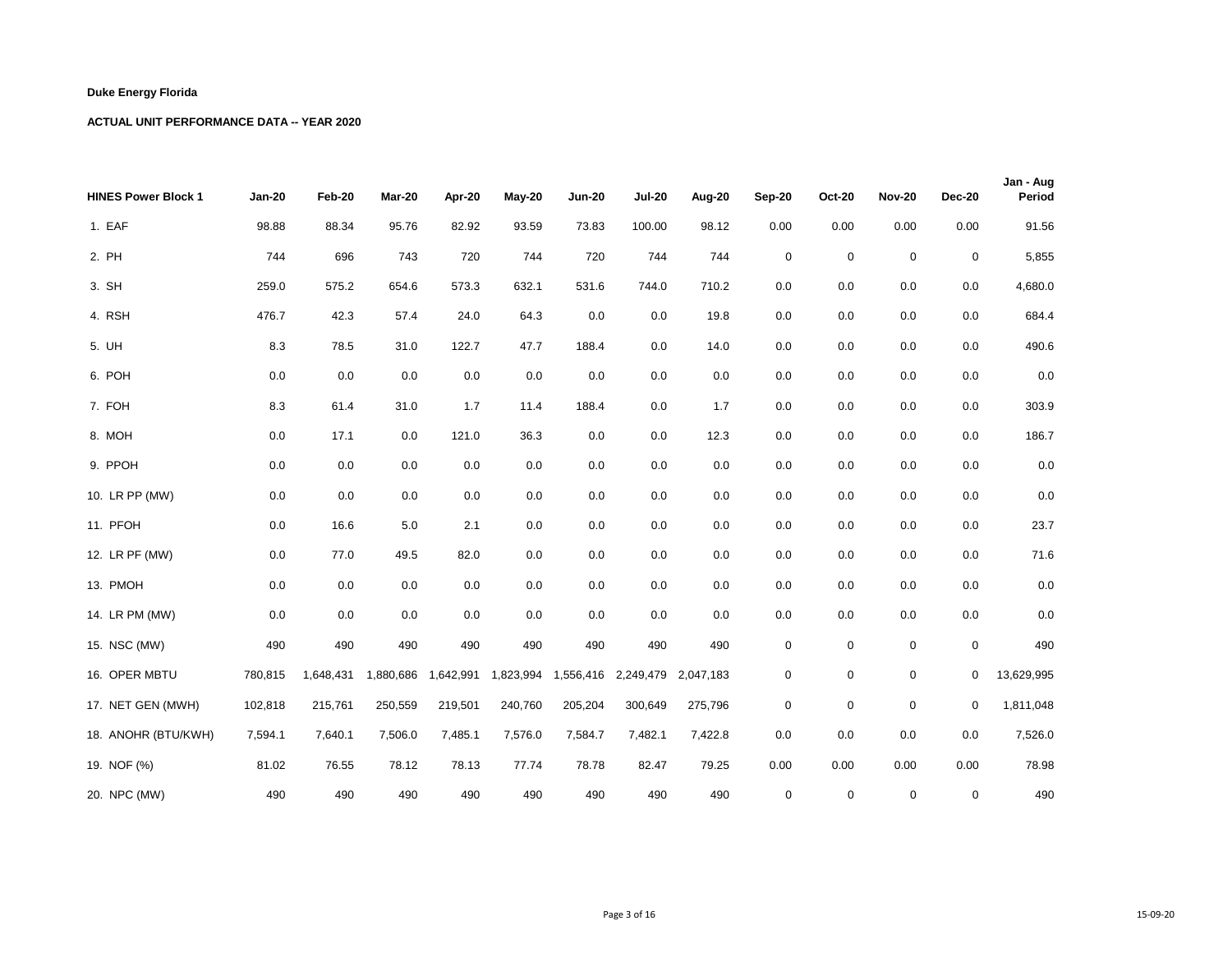| <b>HINES Power Block 2</b> | <b>Jan-20</b> | Feb-20    | Mar-20      | Apr-20  | $May-20$  | <b>Jun-20</b> | <b>Jul-20</b>       | Aug-20    | Sep-20           | <b>Oct-20</b> | <b>Nov-20</b> | <b>Dec-20</b> | Jan - Aug<br>Period |
|----------------------------|---------------|-----------|-------------|---------|-----------|---------------|---------------------|-----------|------------------|---------------|---------------|---------------|---------------------|
| 1. EAF                     | 100.00        | 94.56     | 0.00        | 29.43   | 81.90     | 86.67         | 99.97               | 99.96     | 0.00             | 0.00          | 0.00          | 0.00          | 74.04               |
| 2. PH                      | 744           | 696       | 743         | 720     | 744       | 720           | 744                 | 744       | $\boldsymbol{0}$ | $\mathsf 0$   | $\mathbf 0$   | $\pmb{0}$     | 5,855               |
| 3. SH                      | 703.6         | 559.2     | 0.0         | 246.4   | 578.7     | 623.3         | 744.0               | 744.0     | 0.0              | 0.0           | 0.0           | 0.0           | 4,199.2             |
| 4. RSH                     | 40.5          | 99.0      | 0.0         | 12.9    | 40.2      | 17.2          | 0.0                 | 0.0       | 0.0              | 0.0           | 0.0           | 0.0           | 209.7               |
| 5. UH                      | 0.0           | 37.9      | 743.0       | 460.6   | 125.1     | 79.5          | 0.0                 | 0.0       | 0.0              | 0.0           | 0.0           | 0.0           | 1,446.1             |
| 6. POH                     | 0.0           | 24.2      | 743.0       | 442.3   | 0.0       | 0.0           | 0.0                 | 0.0       | 0.0              | 0.0           | 0.0           | 0.0           | 1,209.5             |
| 7. FOH                     | 0.0           | 6.9       | 0.0         | 18.3    | 26.1      | 26.3          | 0.0                 | 0.0       | 0.0              | 0.0           | 0.0           | 0.0           | 77.6                |
| 8. MOH                     | 0.0           | 6.8       | 0.0         | 0.0     | 99.0      | 53.2          | 0.0                 | 0.0       | 0.0              | 0.0           | 0.0           | 0.0           | 159.1               |
| 9. PPOH                    | 0.0           | 0.0       | 0.0         | 0.0     | 0.0       | 0.0           | 2.0                 | 0.0       | 0.0              | 0.0           | 0.0           | 0.0           | 2.0                 |
| 10. LR PP (MW)             | 0.0           | 0.0       | 0.0         | 0.0     | 0.0       | 0.0           | 63.2                | 0.0       | 0.0              | 0.0           | 0.0           | 0.0           | 63.2                |
| 11. PFOH                   | 0.0           | 0.0       | 0.0         | 165.1   | 41.7      | 91.1          | 0.0                 | 1.2       | 0.0              | 0.0           | 0.0           | 0.0           | 299.0               |
| 12. LR PF (MW)             | 0.0           | 0.0       | 0.0         | 150.2   | 120.1     | 94.7          | 0.0                 | 137.1     | 0.0              | 0.0           | 0.0           | 0.0           | 129.0               |
| 13. PMOH                   | 0.0           | 0.0       | 0.0         | 1.4     | 0.0       | 0.0           | 0.0                 | 0.0       | 0.0              | 0.0           | 0.0           | 0.0           | 1.4                 |
| 14. LR PM (MW)             | 0.0           | 0.0       | 0.0         | 65.1    | 0.0       | 0.0           | 0.0                 | 0.0       | 0.0              | 0.0           | 0.0           | 0.0           | 65.1                |
| 15. NSC (MW)               | 524           | 524       | 524         | 524     | 524       | 524           | 524                 | 524       | $\mathsf 0$      | $\mathsf 0$   | $\mathbf 0$   | 0             | 524                 |
| 16. OPER MBTU              | 2,149,462     | 1,871,576 | $\mathbf 0$ | 682,347 | 1,638,690 |               | 1,955,733 2,438,251 | 2,356,982 | $\mathbf 0$      | $\mathsf 0$   | 0             | $\mathbf{0}$  | 13,093,041          |
| 17. NET GEN (MWH)          | 290,864       | 252,437   | 0           | 89,489  | 214,825   | 257,381       | 324,395             | 317,245   | 0                | $\mathbf 0$   | $\mathbf 0$   | $\mathbf 0$   | 1,746,636           |
| 18. ANOHR (BTU/KWH)        | 7,389.9       | 7,414.0   | 0.0         | 7,624.9 | 7,628.0   | 7,598.6       | 7,516.3             | 7,429.5   | 0.0              | 0.0           | 0.0           | 0.0           | 7,496.1             |
| 19. NOF (%)                | 78.90         | 86.15     | 0.00        | 69.30   | 70.84     | 78.80         | 83.21               | 81.37     | 0.00             | 0.00          | 0.00          | 0.00          | 79.38               |
| 20. NPC (MW)               | 524           | 524       | 524         | 524     | 524       | 524           | 524                 | 524       | $\mathbf 0$      | $\mathbf 0$   | $\mathbf 0$   | $\mathbf 0$   | 524                 |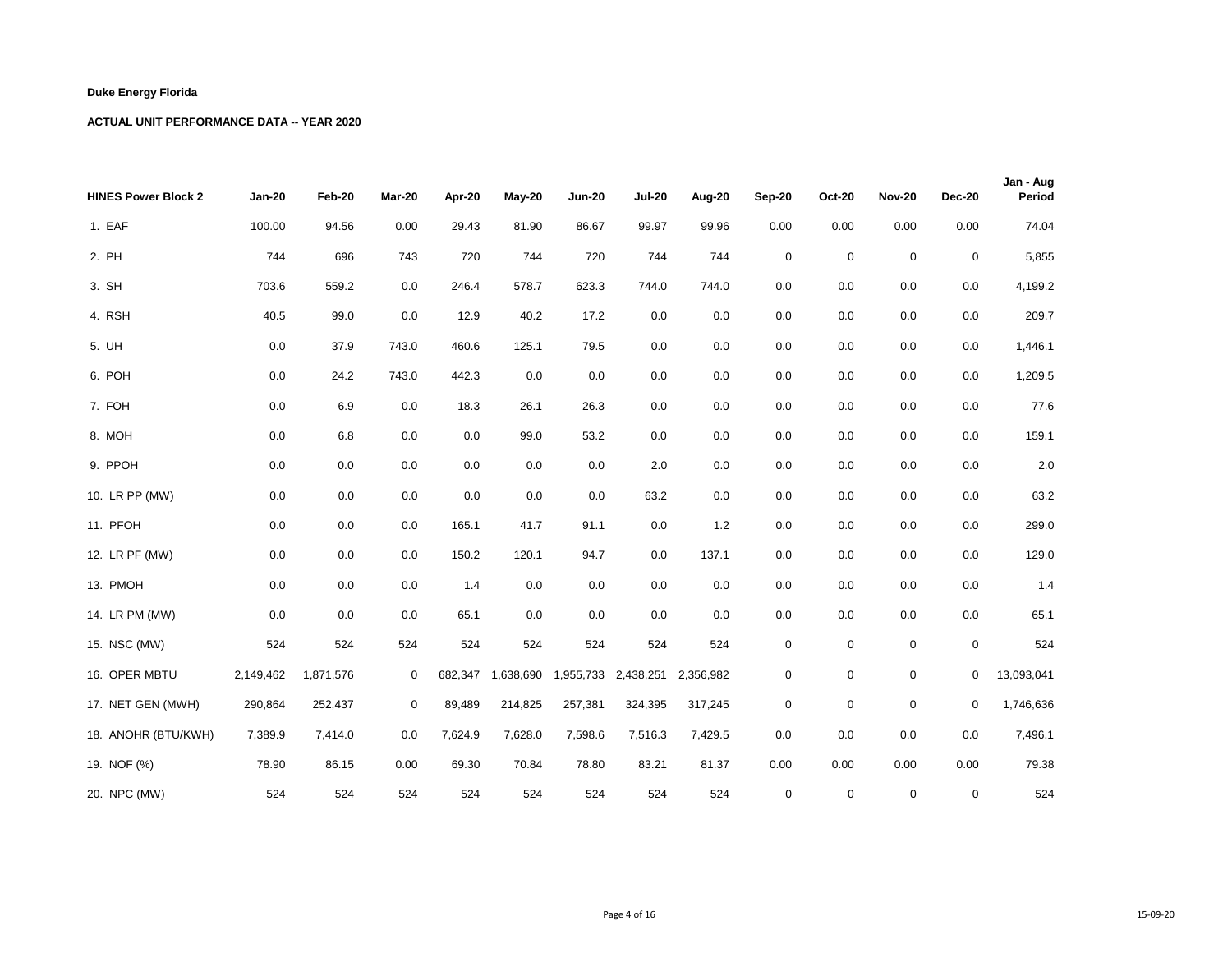| <b>HINES Power Block 3</b> | <b>Jan-20</b> | Feb-20    | Mar-20    | Apr-20  | May-20  | <b>Jun-20</b>                   | <b>Jul-20</b>       | Aug-20  | Sep-20  | <b>Oct-20</b>    | <b>Nov-20</b> | <b>Dec-20</b>    | Jan - Aug<br>Period |
|----------------------------|---------------|-----------|-----------|---------|---------|---------------------------------|---------------------|---------|---------|------------------|---------------|------------------|---------------------|
| 1. EAF                     | 100.00        | 99.52     | 100.00    | 99.65   | 77.43   | 99.65                           | 94.83               | 92.04   | 0.00    | 0.00             | 0.00          | 0.00             | 95.32               |
| 2. PH                      | 744           | 696       | 743       | 720     | 744     | 720                             | 744                 | 744     | 0       | $\mathbf 0$      | $\mathbf 0$   | $\pmb{0}$        | 5,855               |
| 3. SH                      | 460.1         | 460.2     | 726.7     | 656.0   | 521.0   | 714.9                           | 678.2               | 657.6   | 0.0     | 0.0              | 0.0           | 0.0              | 4,874.5             |
| 4. RSH                     | 284.0         | 233.0     | 16.3      | 61.5    | 55.1    | 3.1                             | 28.8                | 27.2    | 0.0     | 0.0              | 0.0           | 0.0              | 709.0               |
| 5. UH                      | 0.0           | $2.8\,$   | 0.0       | 2.5     | 167.9   | 2.0                             | 37.1                | 59.2    | 0.0     | 0.0              | 0.0           | 0.0              | 271.5               |
| 6. POH                     | 0.0           | 0.0       | 0.0       | 0.0     | $0.0\,$ | $0.0\,$                         | 0.0                 | 0.0     | 0.0     | 0.0              | 0.0           | 0.0              | $0.0\,$             |
| 7. FOH                     | 0.0           | 2.8       | 0.0       | 0.0     | 54.8    | 2.0                             | 25.5                | 55.2    | 0.0     | 0.0              | 0.0           | 0.0              | 140.3               |
| 8. MOH                     | 0.0           | 0.0       | 0.0       | 2.5     | 113.1   | 0.0                             | 11.6                | 4.0     | 0.0     | 0.0              | 0.0           | 0.0              | 131.2               |
| 9. PPOH                    | 0.0           | 0.0       | 0.0       | 0.0     | 0.0     | 1.3                             | 1.0                 | 0.0     | 0.0     | 0.0              | 0.0           | 0.0              | 2.3                 |
| 10. LR PP (MW)             | 0.0           | 0.0       | 0.0       | 0.0     | 0.0     | 51.4                            | 56.2                | 0.0     | 0.0     | 0.0              | 0.0           | 0.0              | 53.5                |
| 11. PFOH                   | 0.0           | 4.0       | 0.0       | 0.0     | 0.0     | 2.0                             | 7.4                 | 0.0     | $0.0\,$ | 0.0              | 0.0           | 0.0              | 13.5                |
| 12. LR PF (MW)             | 0.0           | 61.6      | 0.0       | 0.0     | 0.0     | 88.1                            | 88.7                | 0.0     | 0.0     | 0.0              | 0.0           | 0.0              | 80.6                |
| 13. PMOH                   | 0.0           | 0.0       | 0.0       | 0.0     | 0.0     | 0.0                             | 0.0                 | 0.0     | $0.0\,$ | 0.0              | 0.0           | 0.0              | $0.0\,$             |
| 14. LR PM (MW)             | 0.0           | 0.0       | 0.0       | 0.0     | 0.0     | 0.0                             | 0.0                 | 0.0     | $0.0\,$ | 0.0              | 0.0           | 0.0              | 0.0                 |
| 15. NSC (MW)               | 515           | 515       | 515       | 515     | 515     | 515                             | 515                 | 515     | 0       | $\boldsymbol{0}$ | $\mathbf 0$   | 0                | 515                 |
| 16. OPER MBTU              | 1,364,781     | 1,411,103 | 2,170,967 |         |         | 1,926,864  1,459,758  2,191,328 | 2,044,783 1,974,022 |         | 0       | $\mathbf 0$      | $\mathbf 0$   | 0                | 14,543,607          |
| 17. NET GEN (MWH)          | 181,972       | 196,056   | 299,188   | 266,592 | 197,411 | 307,369                         | 281,736             | 265,713 | 0       | 0                | $\mathbf 0$   | $\boldsymbol{0}$ | 1,996,037           |
| 18. ANOHR (BTU/KWH)        | 7,499.9       | 7,197.5   | 7,256.2   | 7,227.8 | 7,394.5 | 7,129.3                         | 7,257.8             | 7,429.2 | 0.0     | 0.0              | 0.0           | 0.0              | 7,286.2             |
| 19. NOF (%)                | 76.81         | 82.72     | 79.95     | 78.92   | 73.57   | 83.48                           | 80.67               | 78.47   | 0.00    | 0.00             | 0.00          | 0.00             | 79.51               |
| 20. NPC (MW)               | 515           | 515       | 515       | 515     | 515     | 515                             | 515                 | 515     | 0       | $\pmb{0}$        | 0             | 0                | 515                 |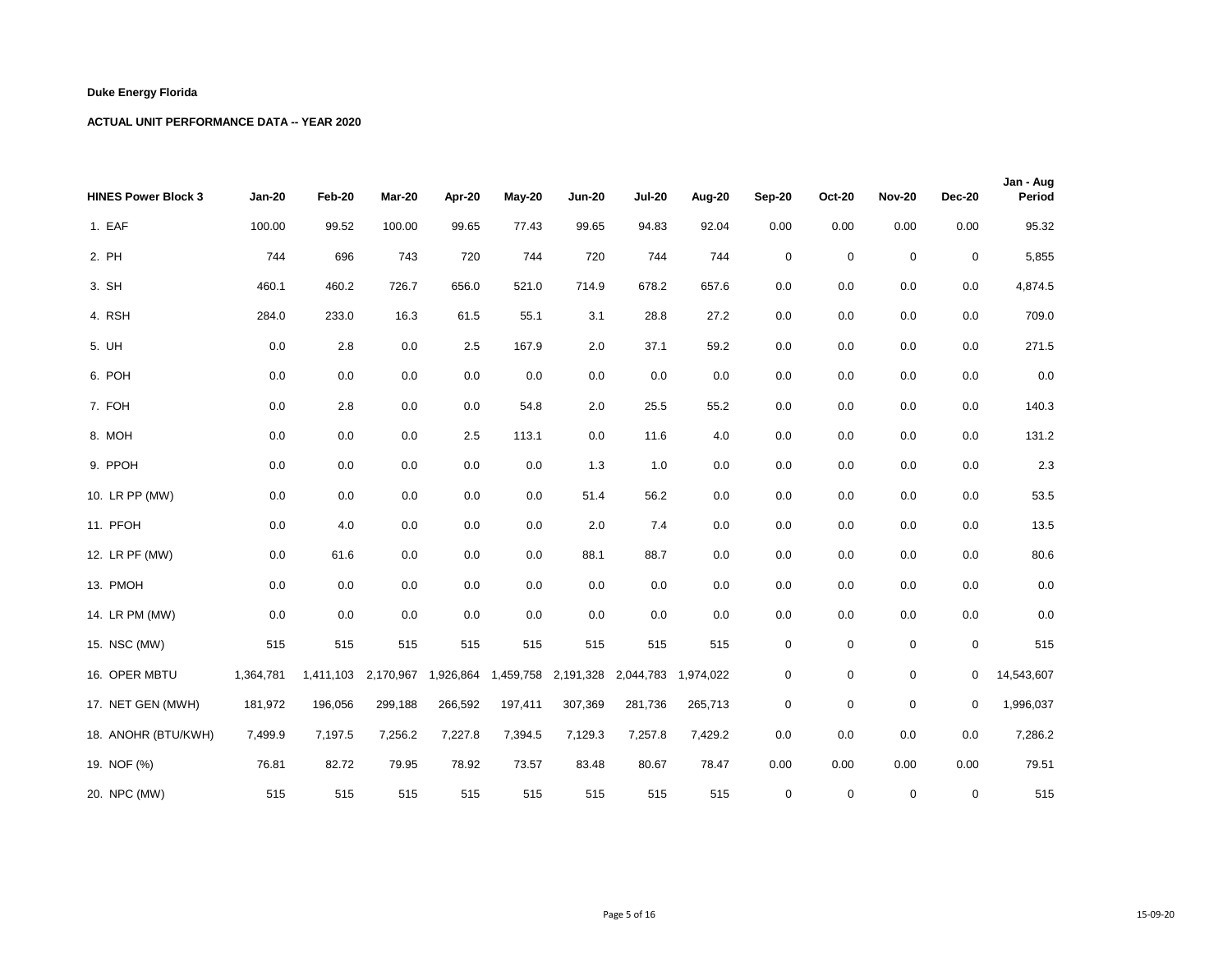| <b>HINES Power Block 4</b> | <b>Jan-20</b> | Feb-20    | Mar-20    | Apr-20  | $May-20$ | <b>Jun-20</b>                 | <b>Jul-20</b>       | Aug-20  | Sep-20  | <b>Oct-20</b>    | <b>Nov-20</b> | <b>Dec-20</b> | Jan - Aug<br>Period |
|----------------------------|---------------|-----------|-----------|---------|----------|-------------------------------|---------------------|---------|---------|------------------|---------------|---------------|---------------------|
| 1. EAF                     | 99.14         | 100.00    | 94.34     | 94.07   | 99.85    | 100.00                        | 83.67               | 90.96   | 0.00    | 0.00             | 0.00          | 0.00          | 95.20               |
| 2. PH                      | 744           | 696       | 743       | 720     | 744      | 720                           | 744                 | 744     | 0       | $\mathbf 0$      | 0             | 0             | 5,855               |
| 3. SH                      | 720.9         | 648.9     | 663.2     | 556.2   | 697.4    | 720.0                         | 618.7               | 654.7   | 0.0     | 0.0              | 0.0           | 0.0           | 5,279.9             |
| 4. RSH                     | 17.6          | 47.1      | 38.2      | 121.2   | 46.6     | 0.0                           | 3.8                 | 22.0    | $0.0\,$ | 0.0              | 0.0           | 0.0           | 296.5               |
| 5. UH                      | 5.6           | 0.0       | 41.7      | 42.6    | 0.0      | 0.0                           | 121.5               | 67.3    | $0.0\,$ | 0.0              | 0.0           | 0.0           | 278.6               |
| 6. POH                     | $0.0\,$       | 0.0       | 0.0       | 0.0     | 0.0      | $0.0\,$                       | 0.0                 | 0.0     | 0.0     | 0.0              | 0.0           | 0.0           | $0.0\,$             |
| 7. FOH                     | 5.6           | 0.0       | 41.7      | 42.6    | 0.0      | 0.0                           | 121.5               | 67.3    | 0.0     | 0.0              | 0.0           | 0.0           | 278.6               |
| 8. MOH                     | 0.0           | 0.0       | 0.0       | 0.0     | 0.0      | 0.0                           | 0.0                 | 0.0     | 0.0     | 0.0              | 0.0           | 0.0           | $0.0\,$             |
| 9. PPOH                    | 0.0           | 0.0       | 0.0       | 0.0     | 9.0      | $0.0\,$                       | 0.0                 | 0.0     | 0.0     | 0.0              | 0.0           | 0.0           | 9.0                 |
| 10. LR PP (MW)             | 0.0           | 0.0       | 0.0       | 0.0     | 63.1     | 0.0                           | 0.0                 | 0.0     | 0.0     | 0.0              | 0.0           | 0.0           | 63.1                |
| 11. PFOH                   | 5.6           | 0.0       | 3.0       | 0.6     | 0.0      | 0.0                           | 0.0                 | 0.0     | 0.0     | 0.0              | 0.0           | 0.0           | 9.2                 |
| 12. LR PF (MW)             | 78.1          | 0.0       | 62.4      | 89.0    | 0.0      | 0.0                           | 0.0                 | 0.0     | 0.0     | 0.0              | 0.0           | 0.0           | 73.6                |
| 13. PMOH                   | 0.0           | 0.0       | 0.0       | 0.0     | 0.0      | 0.0                           | 0.0                 | 0.0     | 0.0     | 0.0              | 0.0           | 0.0           | $0.0\,$             |
| 14. LR PM (MW)             | 0.0           | 0.0       | 0.0       | 0.0     | 0.0      | 0.0                           | 0.0                 | 0.0     | 0.0     | 0.0              | 0.0           | 0.0           | $0.0\,$             |
| 15. NSC (MW)               | 516           | 516       | 516       | 516     | 516      | 516                           | 516                 | 516     | 0       | $\boldsymbol{0}$ | $\mathbf 0$   | 0             | 516                 |
| 16. OPER MBTU              | 2,200,579     | 1,936,502 | 1,918,280 |         |          | 1,634,032 2,088,963 2,248,109 | 1,886,386 1,930,518 |         | 0       | $\mathbf 0$      | 0             | 0             | 15,843,369          |
| 17. NET GEN (MWH)          | 317,533       | 278,017   | 267,248   | 228,911 | 295,448  | 317,783                       | 264,962             | 275,002 | 0       | $\mathbf 0$      | $\mathbf 0$   | 0             | 2,244,904           |
| 18. ANOHR (BTU/KWH)        | 6,930.2       | 6,965.4   | 7,177.9   | 7,138.3 | 7,070.5  | 7,074.4                       | 7,119.5             | 7,020.0 | 0.0     | 0.0              | 0.0           | 0.0           | 7,057.5             |
| 19. NOF (%)                | 85.37         | 83.03     | 78.10     | 79.76   | 82.10    | 85.54                         | 82.99               | 81.40   | 0.00    | 0.00             | 0.00          | 0.00          | 82.40               |
| 20. NPC (MW)               | 516           | 516       | 516       | 516     | 516      | 516                           | 516                 | 516     | 0       | $\mathbf 0$      | 0             | 0             | 516                 |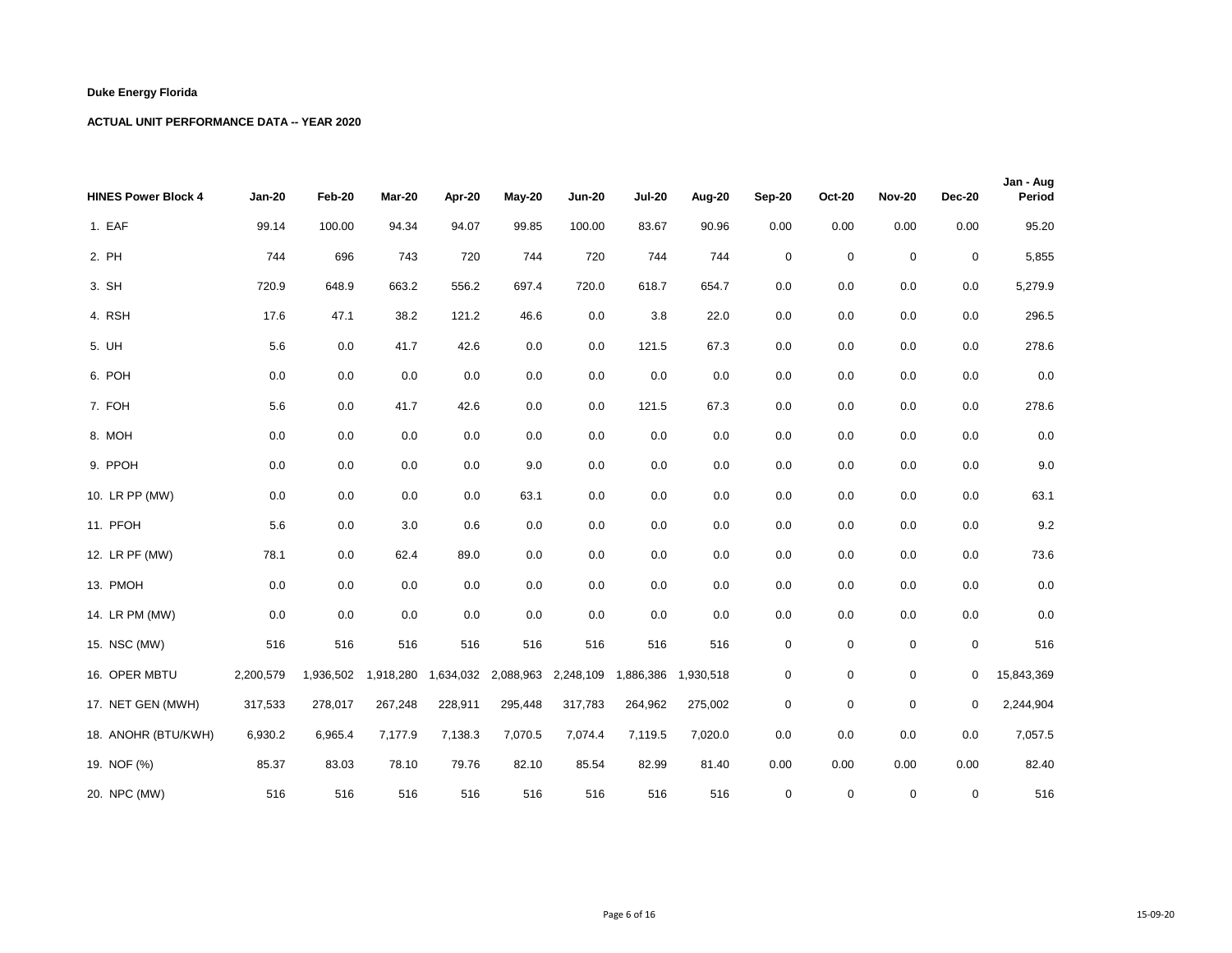# **ACTUAL UNIT EVENT DATA -- January - August 2020**

#### **Bartow CC**

| Unit   | Date           | Outage<br>Type | <b>Hours</b> | МW<br><b>Affected</b> | <b>Description</b>                                       |
|--------|----------------|----------------|--------------|-----------------------|----------------------------------------------------------|
| BCC 4A | 02-04-20       | <b>FMO</b>     | 1.42         |                       | 190.8 PROTECTION DEVICES                                 |
| BCC 4A | 03-30-20       | <b>FMO</b>     | 25.00        |                       | 190.8 GAS TURBINE - BATTERY AND CHARGER SYSTEM           |
| BCC 4A | 04-01-20       | <b>FMO</b>     | 20.00        |                       | 190.8 GAS TURBINE - BATTERY AND CHARGER SYSTEM           |
| BCC 4A | 04-28-20       | <b>FMO</b>     | 10.00        |                       | 190.8 OTHER GAS TURBINE EXHAUST PROBLEMS                 |
| BCC 4A | 07-23-20       | <b>PFO</b>     | 19.92        |                       | 50.3 GAS TURBINE - FUEL PIPING AND VALVES                |
| BCC 4A | 08-23-20       | <b>FFO</b>     | 35.47        |                       | 190.8 SWITCHYARD SYSTEM PROTECTION DEVICES               |
| BCC 4B | $01 - 01 - 20$ | PO             | 668.72       |                       | 190.8 MAJOR GAS TURBINE OVERHAUL                         |
| BCC 4B | 01-28-20       | PO             | 14.93        |                       | 190.8 GAS FUEL SYSTEM WITH CONTROLS AND INSTRUMENTS      |
| BCC 4B | $01 - 30 - 20$ | <b>FFO</b>     | 2.18         |                       | 190.8 GAS FUEL SYSTEM WITH CONTROLS AND INSTRUMENTS      |
| BCC 4B | 02-12-20       | FFO            | 0.08         |                       | 190.8 IP EXTRACTION STEAM INSTRUMENTS AND CONTROLS       |
| BCC 4B | 02-12-20       | <b>FFO</b>     | 3.67         |                       | 190.8 HP EXTRACTION STEAM INSTRUMENTS AND CONTROLS       |
| BCC 4B | 02-18-20       | <b>FFO</b>     | 2.83         |                       | 190.8 BLADE PATH TEMPERATURE SPREAD                      |
| BCC 4B | 02-25-20       | <b>FFO</b>     | 15.87        |                       | 190.8 PILOT FUEL PIPING AND VALVES                       |
| BCC 4B | 04-23-20       | <b>FMO</b>     | 81.00        |                       | 190.8 GAS TURBINE - FUEL PIPING AND VALVES               |
| BCC 4B | 05-14-20       | <b>FFO</b>     | 0.17         |                       | 190.8 GAS TURBINE - FIRE DETECTION AND EXTINGUISHING SYS |
| BCC 4B | 07-23-20       | <b>PFO</b>     | 19.92        |                       | 50.3 GAS TURBINE - FUEL PIPING AND VALVES                |
| BCC 4C | 04-01-20       | <b>FMO</b>     | 46.00        |                       | 190.8 IGAS TURBINE - BATTERY AND CHARGER SYSTEM          |
| BCC 4C | 04-07-20       | <b>FFO</b>     | 10.00        |                       | 190.8 GAS TURBINE - IGNITION SYSTEM                      |
| BCC 4C | 07-23-20       | <b>PFO</b>     | 19.92        |                       | 50.3 GAS TURBINE - FUEL PIPING AND VALVES                |
| BCC 4D | $02 - 11 - 20$ | <b>FFO</b>     | 0.08         |                       | 190.8 GAS FUEL SYSTEM WITH CONTROLS AND INSTRUMENTS      |
| BCC 4D | 02-15-20       | <b>FFO</b>     | 6.25         |                       | 190.8 GT CONT. SYS. - INTERNAL AND TERMINATION WIRING    |
| BCC 4D | 02-16-20       | <b>FFO</b>     | 3.75         |                       | 190.8 GT CONT. SYS. - INTERNAL AND TERMINATION WIRING    |
| BCC 4D | 03-22-20       | <b>FFO</b>     | 34.18        |                       | 190.8 PILOT FUEL PIPING AND VALVES                       |
| BCC 4D | 04-30-20       | <b>FMO</b>     | 87.55        |                       | 190.8 OTHER GAS TURBINE EXHAUST PROBLEMS                 |
| BCC 4D | 07-23-20       | <b>PFO</b>     | 19.92        |                       | 50.3 GAS TURBINE - FUEL PIPING AND VALVES                |
| BCC 4D | 07-26-20       | <b>FFO</b>     | 6.67         |                       | 190.8 BLADE PATH TEMPERATURE SPREAD                      |
| BCC 4D | 07-26-20       | <b>FFO</b>     | 0.52         |                       | 190.8 OTHER FEEDWATER VALVES                             |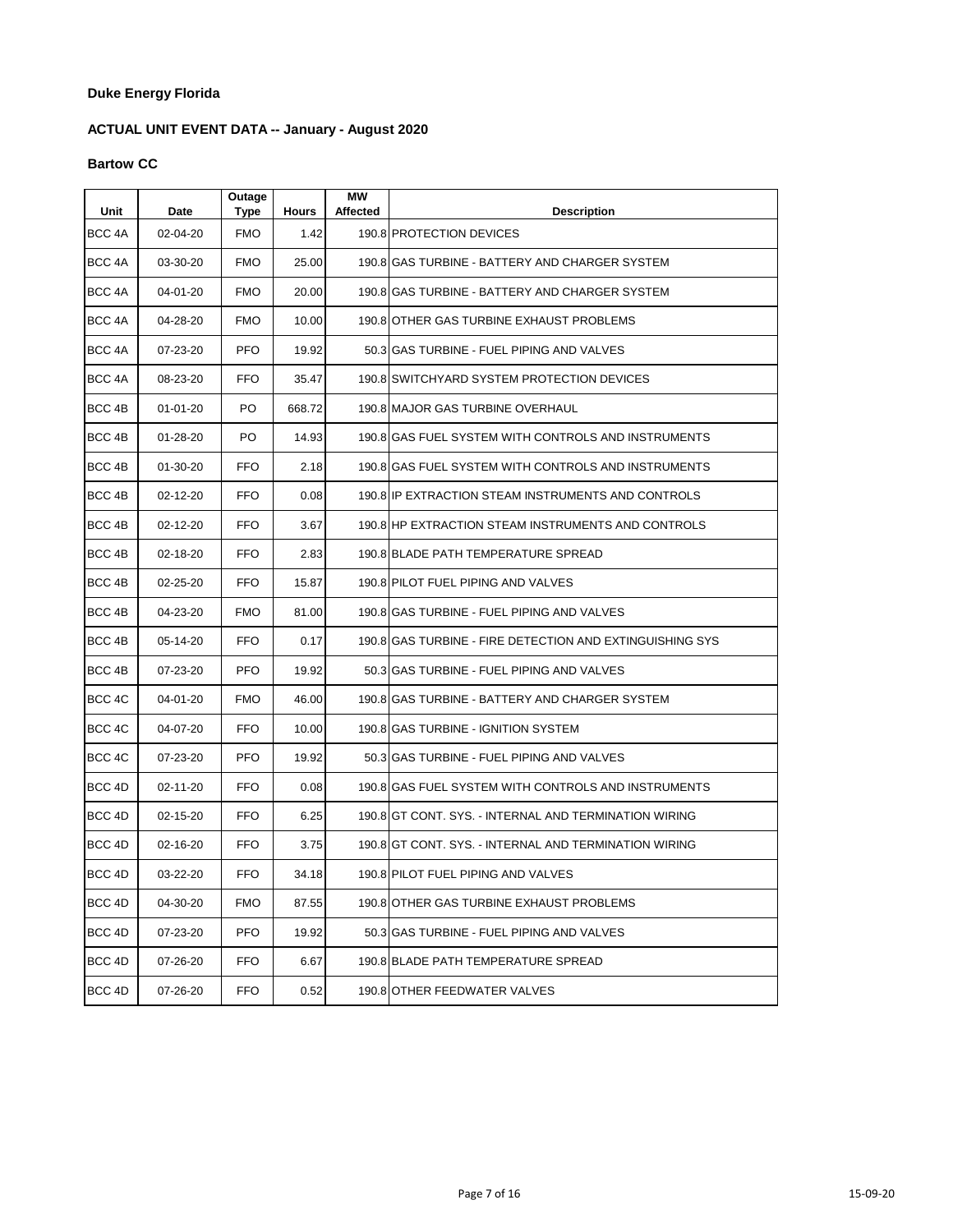# **ACTUAL UNIT EVENT DATA -- January - August 2020**

#### **Bartow CC**

| Unit   | Date           | Outage<br>Type | <b>Hours</b> | МW<br><b>Affected</b> | <b>Description</b>                                       |
|--------|----------------|----------------|--------------|-----------------------|----------------------------------------------------------|
| BCC 4D | 08-26-20       | <b>FFO</b>     | 1.32         |                       | 190.8 BLADE PATH TEMPERATURE SPREAD                      |
| BCC 4S | $02 - 04 - 20$ | <b>PFO</b>     | 1.42         |                       | 108.3 PROTECTION DEVICES                                 |
| BCC 4S | $02 - 12 - 20$ | <b>PFO</b>     | 3.67         |                       | 108.2 HP EXTRACTION STEAM INSTRUMENTS AND CONTROLS       |
| BCC 4S | $02 - 15 - 20$ | <b>PFO</b>     | 6.25         |                       | 108.2 GT CONT. SYS. - INTERNAL AND TERMINATION WIRING    |
| BCC 4S | $02 - 16 - 20$ | <b>PFO</b>     | 3.75         |                       | 108.2 GT CONT. SYS. - INTERNAL AND TERMINATION WIRING    |
| BCC 4S | $02 - 18 - 20$ | <b>PFO</b>     | 2.83         |                       | 108.2 BLADE PATH TEMPERATURE SPREAD                      |
| BCC 4S | $02 - 25 - 20$ | <b>PFO</b>     | 15.87        |                       | 108.2 PILOT FUEL PIPING AND VALVES                       |
| BCC 4S | $03-07-20$     | <b>FFO</b>     | 94.35        |                       | 380.7 TURBINE - OTHER HYDRAULIC SYSTEM PROBLEMS          |
| BCC 4S | 03-22-20       | <b>PFO</b>     | 34.18        |                       | 108.2 PILOT FUEL PIPING AND VALVES                       |
| BCC 4S | 05-01-20       | <b>PMO</b>     | 65.12        |                       | 114.2 OTHER GAS TURBINE EXHAUST PROBLEMS                 |
| BCC 4S | 05-14-20       | <b>PFO</b>     | 0.17         |                       | 114.0 GAS TURBINE - FIRE DETECTION AND EXTINGUISHING SYS |
| BCC 4S | $07 - 23 - 20$ | PFO            | 19.92        |                       | 65.2 GAS TURBINE - FUEL PIPING AND VALVES                |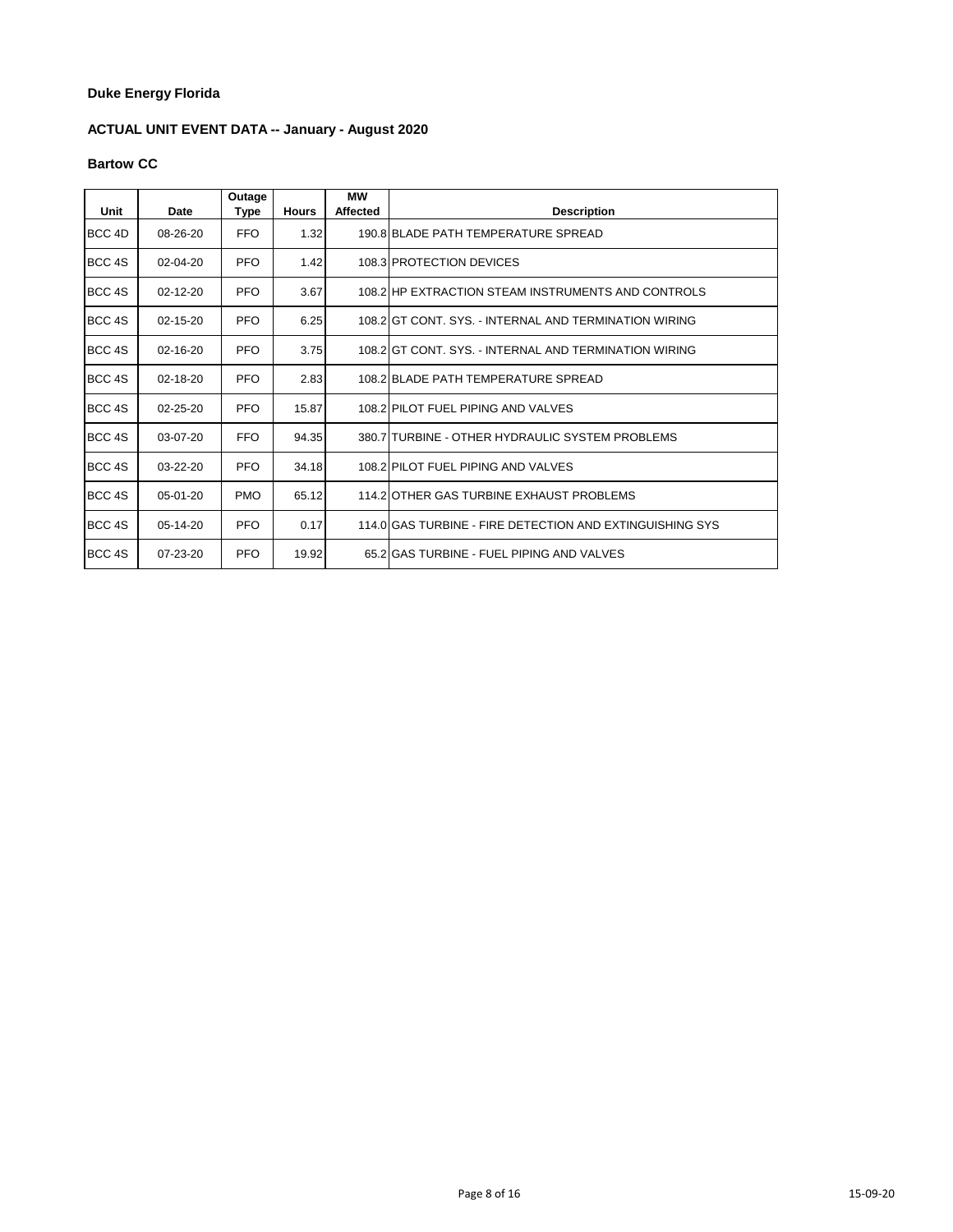# **ACTUAL UNIT EVENT DATA -- January - August 2020**

# **Osprey CC**

| Unit                            | Date           | Outage<br>Type | <b>Hours</b> | МW<br><b>Affected</b> | <b>Description</b>                                  |
|---------------------------------|----------------|----------------|--------------|-----------------------|-----------------------------------------------------|
| OS <sub>1</sub> CT <sub>1</sub> | $01 - 06 - 20$ | <b>FMO</b>     | 7.50         |                       | 175.3 FLASHBACK (INCLUDING INSTRUMENTATION)         |
| OS <sub>1</sub> CT <sub>1</sub> | 02-29-20       | PO             | 670.98       |                       | 175.3 GENERAL GAS TURBINE UNIT INSPECTION           |
| OS <sub>1</sub> CT <sub>1</sub> | $03 - 27 - 20$ | PO             | 120.02       |                       | 175.3 OTHER MISCELLANEOUS BALANCE OF PLANT PROBLEMS |
| OS <sub>1</sub> CT <sub>1</sub> | $04 - 02 - 20$ | <b>FFO</b>     | 305.00       |                       | 175.3 TURBINE LUBE OIL PUMP DRIVE                   |
| OS <sub>1</sub> CT <sub>2</sub> | $02 - 29 - 20$ | PO.            | 670.98       |                       | 175.3 GAS TURBINE - BOROSCOPE INSPECTION            |
| OS <sub>1</sub> CT <sub>2</sub> | $03 - 27 - 20$ | PO             | 120.02       |                       | 175.3 OTHER MISCELLANEOUS BALANCE OF PLANT PROBLEMS |
| OS <sub>1</sub> CT <sub>2</sub> | $04 - 02 - 20$ | <b>FFO</b>     | 305.00       |                       | 175.3 TURBINE LUBE OIL PUMP DRIVE                   |
| OS <sub>1</sub> ST <sub>1</sub> | $01 - 06 - 20$ | <b>PFO</b>     | 7.48         |                       | 149.7 FLASHBACK (INCLUDING INSTRUMENTATION)         |
| OS <sub>1</sub> ST <sub>1</sub> | $01 - 11 - 20$ | <b>FFO</b>     | 1.03         |                       | 231.4 CONDENSER LOSS OF VACUUM                      |
| OS <sub>1</sub> ST <sub>1</sub> | $01 - 11 - 20$ | <b>FFO</b>     | 0.38         |                       | 231.4 CONDENSER LOSS OF VACUUM                      |
| OS <sub>1</sub> ST <sub>1</sub> | $02 - 29 - 20$ | PO.            | 670.98       |                       | 231.4 INSPECTION                                    |
| OS <sub>1</sub> ST <sub>1</sub> | 03-27-20       | PO             | 120.02       |                       | 231.4 OTHER MISCELLANEOUS BALANCE OF PLANT PROBLEMS |
| OS <sub>1</sub> ST <sub>1</sub> | $04 - 02 - 20$ | <b>FFO</b>     | 305.00       |                       | 231.4 TURBINE LUBE OIL PUMP DRIVE                   |
| OS <sub>1</sub> ST <sub>1</sub> | 08-20-20       | <b>PFO</b>     | 119.98       |                       | 149.7 OTHER MISCELLANEOUS BALANCE OF PLANT PROBLEMS |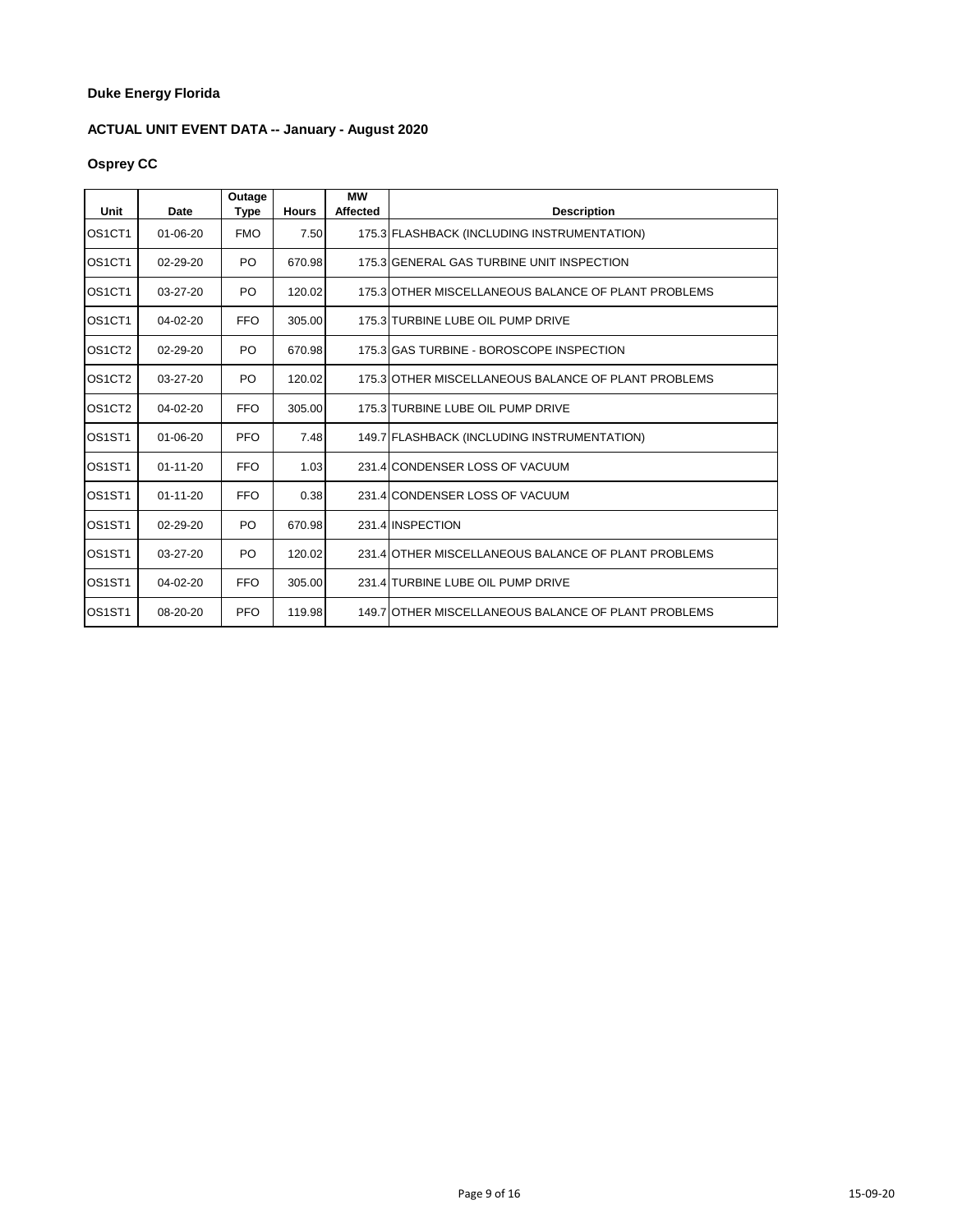# **ACTUAL UNIT EVENT DATA -- January - August 2020**

| Unit    | Date     | Outage<br>Type | <b>Hours</b> | <b>MW</b><br>Affected | <b>Description</b>                                       |
|---------|----------|----------------|--------------|-----------------------|----------------------------------------------------------|
| HEP 1A  | 01-20-20 | FFO.           | 24.95        |                       | 163.0 COMBINED CYCLE INSTRUMENTS AND CONTROLS            |
| HEP 1A  | 02-22-20 | <b>FMO</b>     | 51.42        |                       | 163.0 GENERATOR SEAL OIL SYSTEM AND SEALS                |
| HEP 1A  | 02-27-20 | <b>FFO</b>     | 81.17        |                       | 163.0 GAS TURBINE - CONTROLS AND INSTRUMENTS             |
| HEP 1A  | 03-22-20 | <b>PFO</b>     | 5.00         |                       | 46.0 SERVICE WATER HEAT EXCHANGERS                       |
| HEP 1A  | 04-13-20 | <b>FFO</b>     | 4.98         |                       | 163.0 GAS TURBINE VIBRATION                              |
| HEP 1A  | 04-25-20 | <b>FMO</b>     | 152.00       |                       | 163.0 OTHER MISCELLANEOUS BALANCE OF PLANT PROBLEMS      |
| HEP 1A  | 05-18-20 | <b>FFO</b>     | 17.42        |                       | 163.0 GAS FUEL SYSTEM WITH CONTROLS AND INSTRUMENTS      |
| HEP 1A  | 05-20-20 | <b>FFO</b>     | 16.82        |                       | 163.0 GAS TURBINE VIBRATION                              |
| HEP 1A  | 06-02-20 | <b>FFO</b>     | 154.93       |                       | 163.0 OTHER GAS TURBINE PROBLEMS                         |
| HEP 1A  | 06-08-20 | <b>FFO</b>     | 14.03        |                       | 163.0 FEEDWATER PUMP                                     |
| HEP 1A  | 08-30-20 | <b>FFO</b>     | 5.05         |                       | 163.0 FEEDWATER CONTROLS                                 |
| HEP 1A  | 08-30-20 | <b>FMO</b>     | 36.90        |                       | 163.0 GAS FUEL SYSTEM WITH CONTROLS AND INSTRUMENTS      |
| HEP 1B  | 02-18-20 | <b>FFO</b>     | 36.62        |                       | 169.0 GAS TURBINE - FIRE DETECTION AND EXTINGUISHING SYS |
| HEP 1B  | 02-27-20 | <b>FFO</b>     | 2.45         |                       | 169.0 FEEDWATER REGULATING (BOILER LEVEL CONTROL) VALVE  |
| HEP 1B  | 02-28-20 | <b>FFO</b>     | 76.58        |                       | 169.0 CONDENSER LOSS OF VACUUM                           |
| HEP 1B  | 03-22-20 | <b>PFO</b>     | 5.00         |                       | 60.0 SERVICE WATER HEAT EXCHANGERS                       |
| HEP 1B  | 04-25-20 | <b>FMO</b>     | 152.00       |                       | 169.0 OTHER MISCELLANEOUS BALANCE OF PLANT PROBLEMS      |
| HEP 1B  | 06-02-20 | <b>FFO</b>     | 179.68       |                       | 169.0 TURBINE - MISCELLANEOUS TURBINE PIPING             |
| HEP 1B  | 06-09-20 | <b>FFO</b>     | 12.28        |                       | 169.0 CONDENSER LOSS OF VACUUM                           |
| HEP 1B  | 06-10-20 | FFO.           | 29.55        |                       | 169.0 HP STARTUP BYPASS INSTRUMENTATION AND CONTROLS     |
| HEP ST1 | 02-22-20 | <b>PFO</b>     | 51.42        |                       | 77.0 GENERATOR SEAL OIL SYSTEM AND SEALS                 |
| HEP ST1 | 02-27-20 | <b>FFO</b>     | 3.25         |                       | 158.0 OTHER MISCELLANEOUS STEAM TURBINE PROBLEMS         |
| HEP ST1 | 02-28-20 | <b>FFO</b>     | 76.67        |                       | 158.0 CONDENSER LOSS OF VACUUM                           |
| HEP ST1 | 03-22-20 | <b>PFO</b>     | 5.00         |                       | 42.0 SERVICE WATER HEAT EXCHANGERS                       |
| HEP ST1 | 04-13-20 | <b>PFO</b>     | 6.48         |                       | 82.0 GAS TURBINE VIBRATION                               |
| HEP ST1 | 04-25-20 | <b>FMO</b>     | 168.00       |                       | 158.0 OTHER MISCELLANEOUS BALANCE OF PLANT PROBLEMS      |
| HEP ST1 | 06-02-20 | <b>FFO</b>     | 174.23       |                       | 158.0 TURBINE - MISCELLANEOUS TURBINE PIPING             |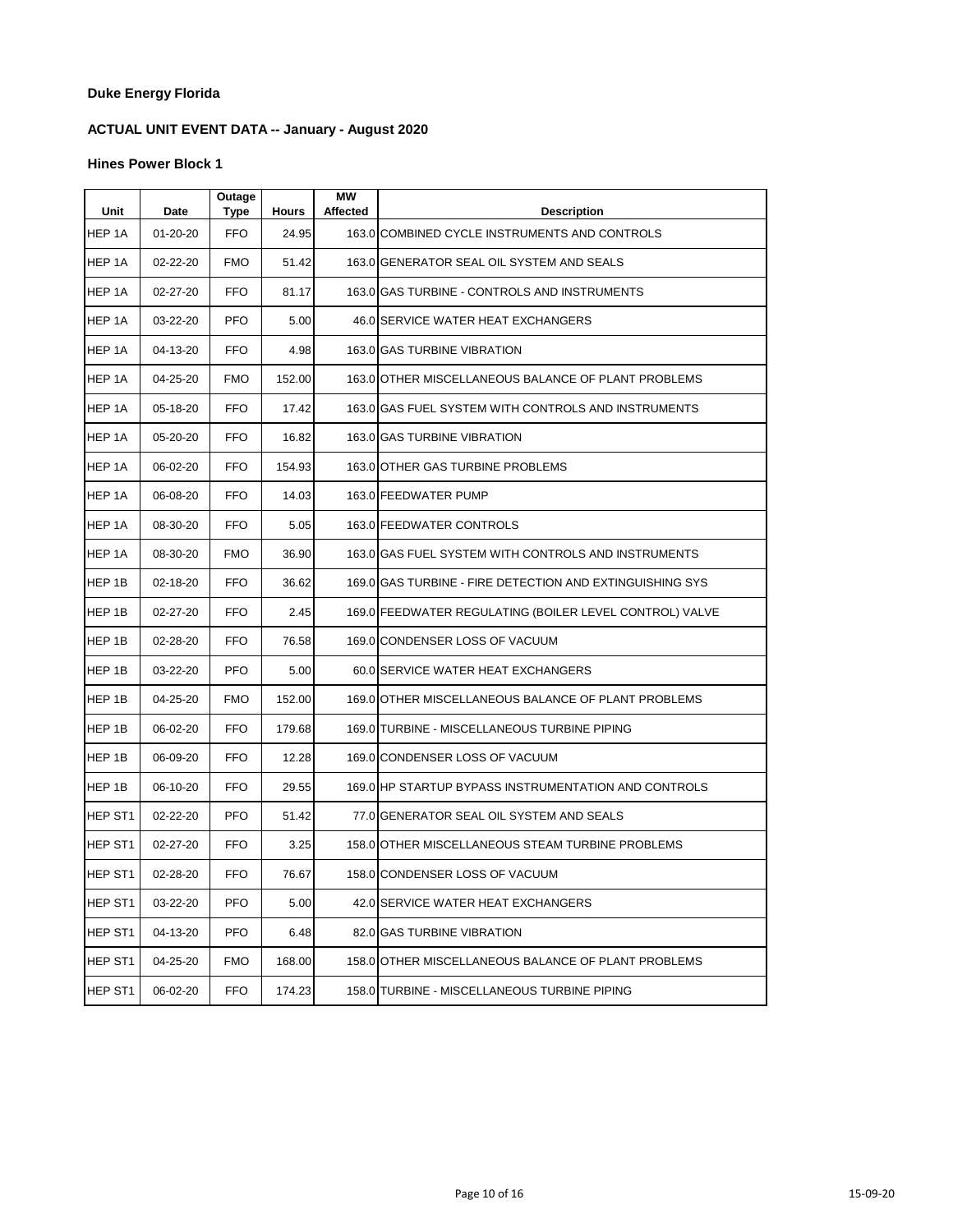# **ACTUAL UNIT EVENT DATA -- January - August 2020**

| Unit                | Date     | Outage<br><b>Type</b> | <b>Hours</b> | <b>MW</b><br><b>Affected</b> | <b>Description</b>                                       |
|---------------------|----------|-----------------------|--------------|------------------------------|----------------------------------------------------------|
| HEP 2A              | 02-04-20 | <b>FFO</b>            | 17.70        |                              | 172.0 BLADE PATH TEMPERATURE SPREAD                      |
| HEP 2A              | 02-14-20 | <b>FMO</b>            | 20.68        |                              | 172.0 FEEDWATER REGULATING (BOILER LEVEL CONTROL) VALVE  |
| HEP 2A              | 02-28-20 | PO                    | 1208.08      |                              | 172.0 GENERAL GAS TURBINE UNIT INSPECTION                |
| HEP <sub>2A</sub>   | 04-19-20 | <b>FFO</b>            | 43.35        |                              | 172.0 GAS FUEL SYSTEM WITH CONTROLS AND INSTRUMENTS      |
| HEP 2A              | 04-21-20 | <b>PFO</b>            | 26.82        |                              | 152.0 OTHER COMPRESSOR PROBLEMS                          |
| HEP 2A              | 04-22-20 | <b>PFO</b>            | 218.90       |                              | 152.0 OTHER COMPRESSOR PROBLEMS                          |
| HEP 2A              | 05-05-20 | <b>FMO</b>            | 221.00       |                              | 172.0 GAS TURBINE VIBRATION                              |
| HEP <sub>2A</sub>   | 06-15-20 | <b>FFO</b>            | 79.80        |                              | 172.0 OTHER MAIN STEAM VALVES (INCLUDING VENT AND DRAIN. |
| HEP 2A              | 07-10-20 | <b>PPO</b>            | 2.00         |                              | 72.0 OTHER MISCELLANEOUS EXTERNAL PROBLEMS               |
| HEP 2A              | 08-15-20 | <b>PFO</b>            | 1.73         |                              | 99.1 IGAS TURBINE - COOLING AND SEAL AIR SYSTEM          |
| HEP 2B              | 02-25-20 | <b>FFO</b>            | 3.23         |                              | 175.0 TRANSMISSION SYSTEM PROBLEMS OTHER THAN CATASTROPH |
| HEP 2B              | 02-28-20 | PO                    | 1207.72      |                              | 175.0 GENERAL GAS TURBINE UNIT INSPECTION                |
| HEP 2B              | 04-19-20 | <b>PMO</b>            | 4.17         |                              | 65.0 IGAS FUEL SYSTEM WITH CONTROLS AND INSTRUMENTS      |
| HEP 2B              | 04-21-20 | <b>FFO</b>            | 12.18        |                              | 175.0 OTHER EXCITER PROBLEMS                             |
| HEP 2B              | 05-23-20 | <b>FMO</b>            | 79.02        |                              | 175.0 GAS TURBINE VIBRATION                              |
| HEP <sub>2B</sub>   | 05-26-20 | <b>FFO</b>            | 4.13         |                              | 175.0 HP STARTUP BYPASS INSTRUMENTATION AND CONTROLS     |
| HEP 2B              | 05-26-20 | <b>FFO</b>            | 23.67        |                              | 175.0 GENERATOR VOLTAGE CONTROL                          |
| HEP 2B              | 05-28-20 | <b>FFO</b>            | 50.62        |                              | 175.0 GENERATOR VOLTAGE CONTROL                          |
| HEP 2B              | 06-01-20 | <b>FMO</b>            | 159.92       |                              | 175.0 GAS TURBINE VIBRATION                              |
| HEP 2B              | 07-10-20 | <b>PPO</b>            | 2.00         |                              | 75.0 OTHER MISCELLANEOUS EXTERNAL PROBLEMS               |
| HEP 2B              | 08-15-20 | <b>PFO</b>            | 1.73         |                              | 175.0 GAS TURBINE - COOLING AND SEAL AIR SYSTEM          |
| HEP ST <sub>2</sub> | 02-28-20 | PO                    | 1212.57      |                              | 177.0 GENERAL GAS TURBINE UNIT INSPECTION                |
| HEP ST <sub>2</sub> | 04-19-20 | <b>PFO</b>            | 41.13        |                              | 94.0 OTHER GAS TURBINE FUEL SYSTEM PROBLEMS              |
| <b>HEP ST2</b>      | 04-21-20 | <b>PFO</b>            | 12.18        |                              | 94.0 OTHER GAS TURBINE FUEL SYSTEM PROBLEMS              |
| HEP ST <sub>2</sub> | 04-21-20 | <b>PFO</b>            | 26.82        |                              | 125.0 OTHER COMPRESSOR PROBLEMS                          |
| HEP ST <sub>2</sub> | 04-22-20 | <b>PFO</b>            | 218.90       |                              | 167.0 OTHER COMPRESSOR PROBLEMS                          |
| HEP ST <sub>2</sub> | 05-26-20 | <b>PFO</b>            | 23.67        |                              | 94.0 GENERATOR VOLTAGE CONTROL                           |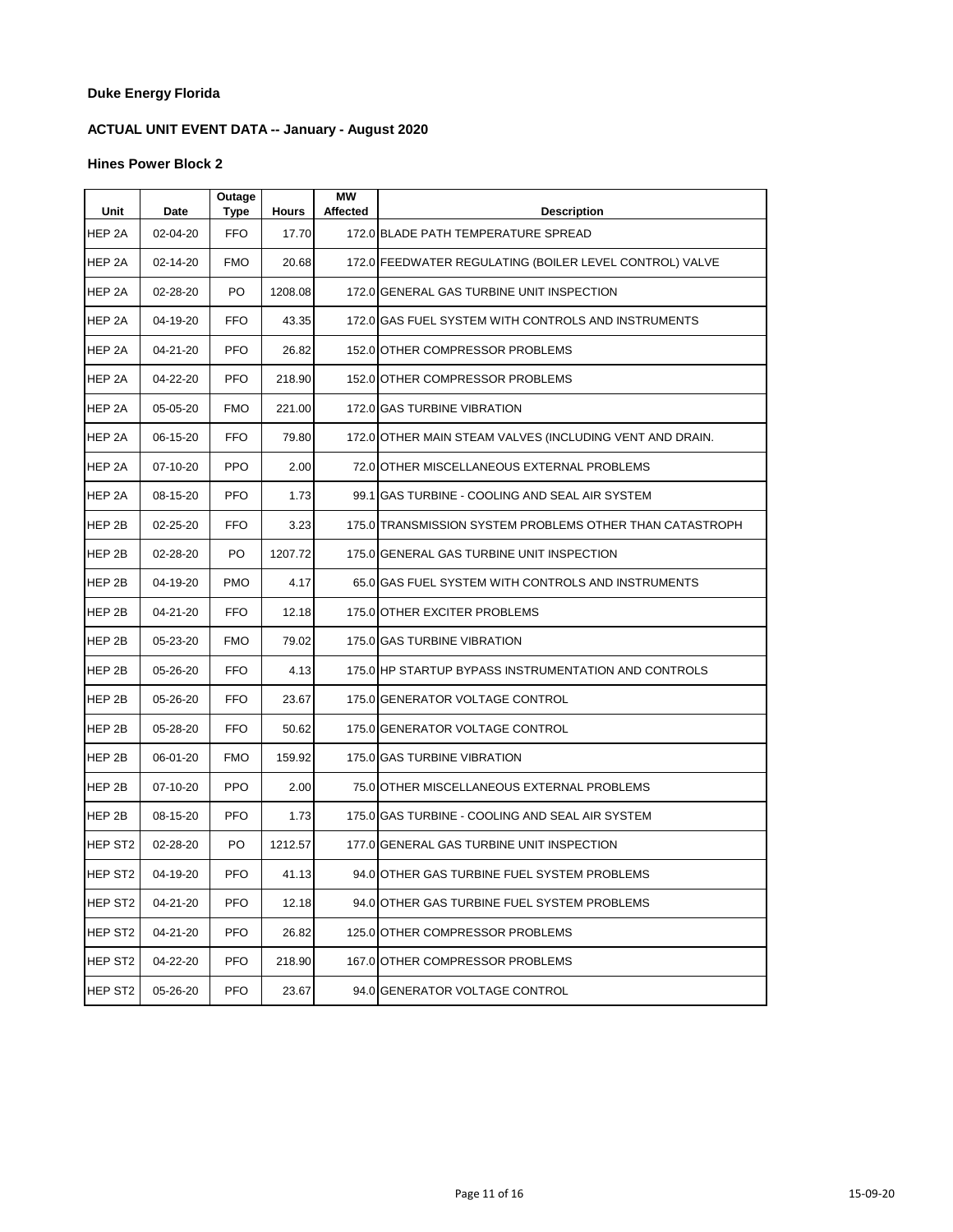# **ACTUAL UNIT EVENT DATA -- January - August 2020**

| Unit           | Date       | Outage<br>Type | <b>Hours</b> | <b>MW</b><br><b>Affected</b> | <b>Description</b>                                      |
|----------------|------------|----------------|--------------|------------------------------|---------------------------------------------------------|
| <b>HEP ST2</b> | $05-28-20$ | <b>PFO</b>     | 50.62        |                              | 94.0 GENERATOR VOLTAGE CONTROL                          |
| <b>HEP ST2</b> | 06-01-20   | <b>PFO</b>     | 189.88       |                              | 95.0 GAS TURBINE VIBRATION                              |
| <b>HEP ST2</b> | 06-15-20   | <b>PFO</b>     | 79.80        |                              | 94.0 OTHER MAIN STEAM VALVES (INCLUDING VENT AND DRAIN. |
| <b>HEP ST2</b> | $07-10-20$ | <b>PPO</b>     | 2.00         |                              | 43.0 OTHER MISCELLANEOUS EXTERNAL PROBLEMS              |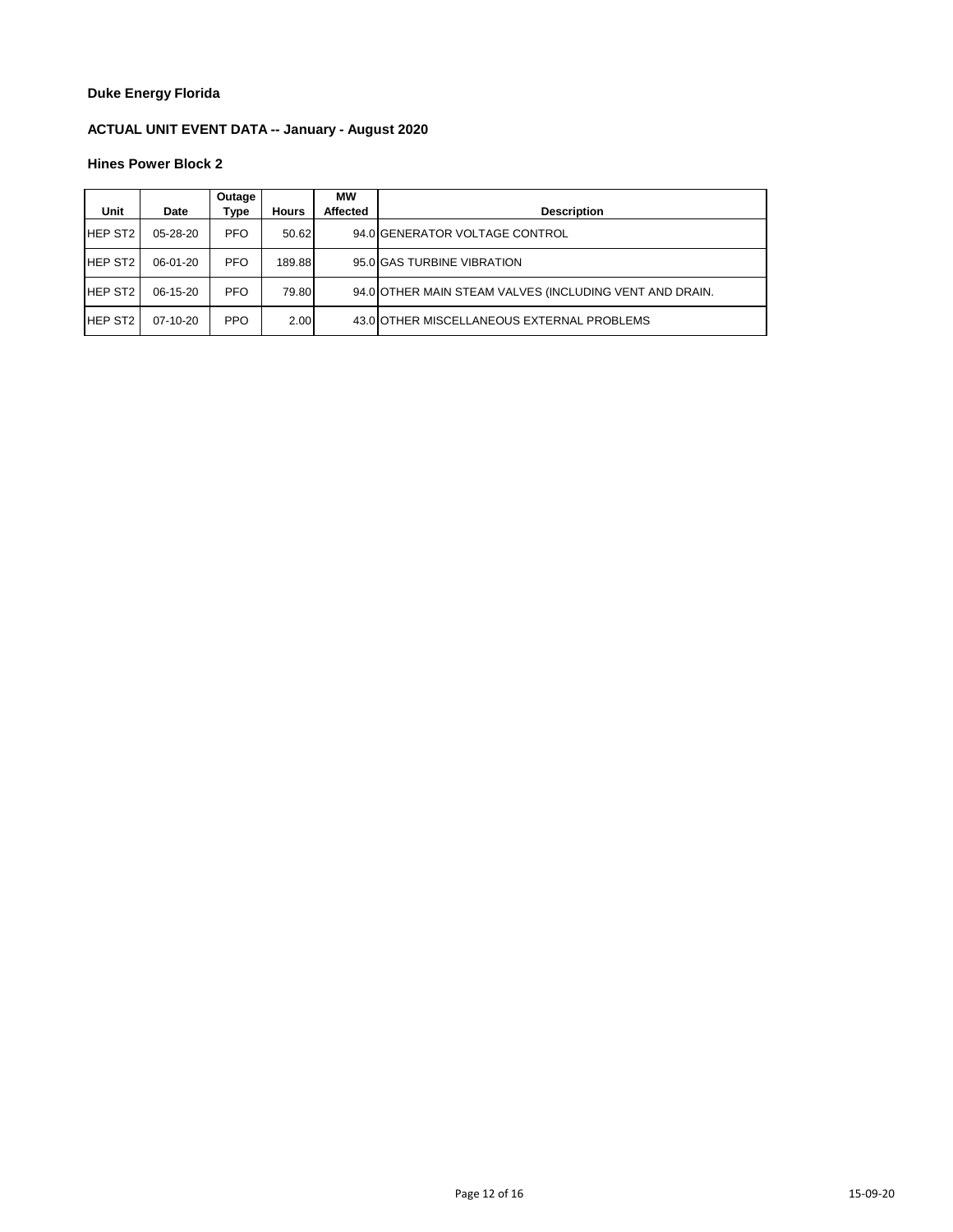# **ACTUAL UNIT EVENT DATA -- January - August 2020**

| Unit    | Date           | Outage<br>Type | <b>Hours</b> | <b>MW</b><br><b>Affected</b> | <b>Description</b>                                        |
|---------|----------------|----------------|--------------|------------------------------|-----------------------------------------------------------|
| HEP 3A  | 02-11-20       | <b>PFO</b>     | 4.00         |                              | 71.0 OTHER MISCELLANEOUS GENERATOR PROBLEMS               |
| HEP 3A  | 02-25-20       | <b>FFO</b>     | 2.85         |                              | 171.0 TRANSMISSION SYSTEM PROBLEMS OTHER THAN CATASTROPH  |
| HEP 3A  | 04-10-20       | <b>FMO</b>     | 2.50         |                              | 171.0 CIRCULATING WATER SCREENWASH SYSTEM                 |
| HEP 3A  | 05-12-20       | <b>FFO</b>     | 142.40       |                              | 171.0 FEEDWATER PUMP                                      |
| HEP 3A  | 05-18-20       | <b>FMO</b>     | 127.28       |                              | 171.0 MAIN TRANSFORMER                                    |
| HEP 3A  | 06-02-20       | <b>FFO</b>     | 6.08         |                              | 171.0 OTHER GAS TURBINE EXHAUST PROBLEMS                  |
| HEP 3A  | 06-25-20       | <b>PPO</b>     | 1.33         |                              | 63.0 CIRCULATING WATER VALVES                             |
| HEP 3A  | 07-11-20       | <b>PPO</b>     | 1.00         |                              | 68.1 OTHER MISCELLANEOUS EXTERNAL PROBLEMS                |
| HEP 3A  | 07-31-20       | <b>FFO</b>     | 18.15        |                              | 171.0 AUTOMATIC TURBINE CONTROL SYSTEMS - ELEC-HYD-ANALOG |
| HEP 3A  | 08-01-20       | <b>FFO</b>     | 21.88        |                              | 171.0 OPERATOR ERROR                                      |
| HEP 3A  | 08-31-20       | <b>FFO</b>     | 4.95         |                              | 171.0 FEEDWATER PUMP/DRIVE LUBE OIL SYSTEM                |
| HEP 3B  | $02 - 11 - 20$ | <b>PFO</b>     | 4.00         |                              | 71.0 OTHER MISCELLANEOUS GENERATOR PROBLEMS               |
| HEP 3B  | 02-25-20       | FFO            | 1.72         |                              | 171.0 TRANSMISSION SYSTEM PROBLEMS OTHER THAN CATASTROPH  |
| HEP 3B  | 04-10-20       | <b>FMO</b>     | 2.50         |                              | 171.0 CIRCULATING WATER SCREENWASH SYSTEM                 |
| HEP 3B  | 05-12-20       | <b>FFO</b>     | 10.05        |                              | 171.0 FEEDWATER PUMP                                      |
| HEP 3B  | 05-18-20       | <b>FMO</b>     | 103.83       |                              | 171.0 MAIN TRANSFORMER                                    |
| HEP 3B  | 05-22-20       | <b>FFO</b>     | 0.75         |                              | 171.0 CONDENSER LOSS OF VACUUM                            |
| HEP 3B  | 06-25-20       | <b>PPO</b>     | 1.33         |                              | 63.0 CIRCULATING WATER VALVES                             |
| HEP 3B  | 07-02-20       | <b>FFO</b>     | 38.67        |                              | 171.0 GAS TURBINE - FUEL PIPING AND VALVES                |
| HEP 3B  | 07-09-20       | <b>PFO</b>     | 0.73         |                              | 110.1 GAS FUEL SYSTEM WITH CONTROLS AND INSTRUMENTS       |
| HEP 3B  | 07-11-20       | <b>PPO</b>     | 1.00         |                              | 68.1 OTHER MISCELLANEOUS EXTERNAL PROBLEMS                |
| HEP 3B  | 07-14-20       | <b>FFO</b>     | 21.37        |                              | 171.0 COMBINED CYCLE INSTRUMENTS AND CONTROLS             |
| HEP 3B  | 07-31-20       | <b>FMO</b>     | 25.90        |                              | 171.0 TURBINE HYDRAULIC SYSTEM PIPES AND VALVES           |
| HEP 3B  | 08-01-20       | <b>FFO</b>     | 1.10         |                              | 171.0 OTHER COMBINED CYCLE PROBLEMS                       |
| HEP 3B  | 08-04-20       | FFO            | 128.70       |                              | 171.0 FEEDWATER CONTROLS                                  |
| HEP ST3 | 02-11-20       | <b>PFO</b>     | 4.00         |                              | 43.0 OTHER MISCELLANEOUS GENERATOR PROBLEMS               |
| HEP ST3 | 02-25-20       | FFO            | 3.92         |                              | 173.0 TRANSMISSION SYSTEM PROBLEMS OTHER THAN CATASTROPH  |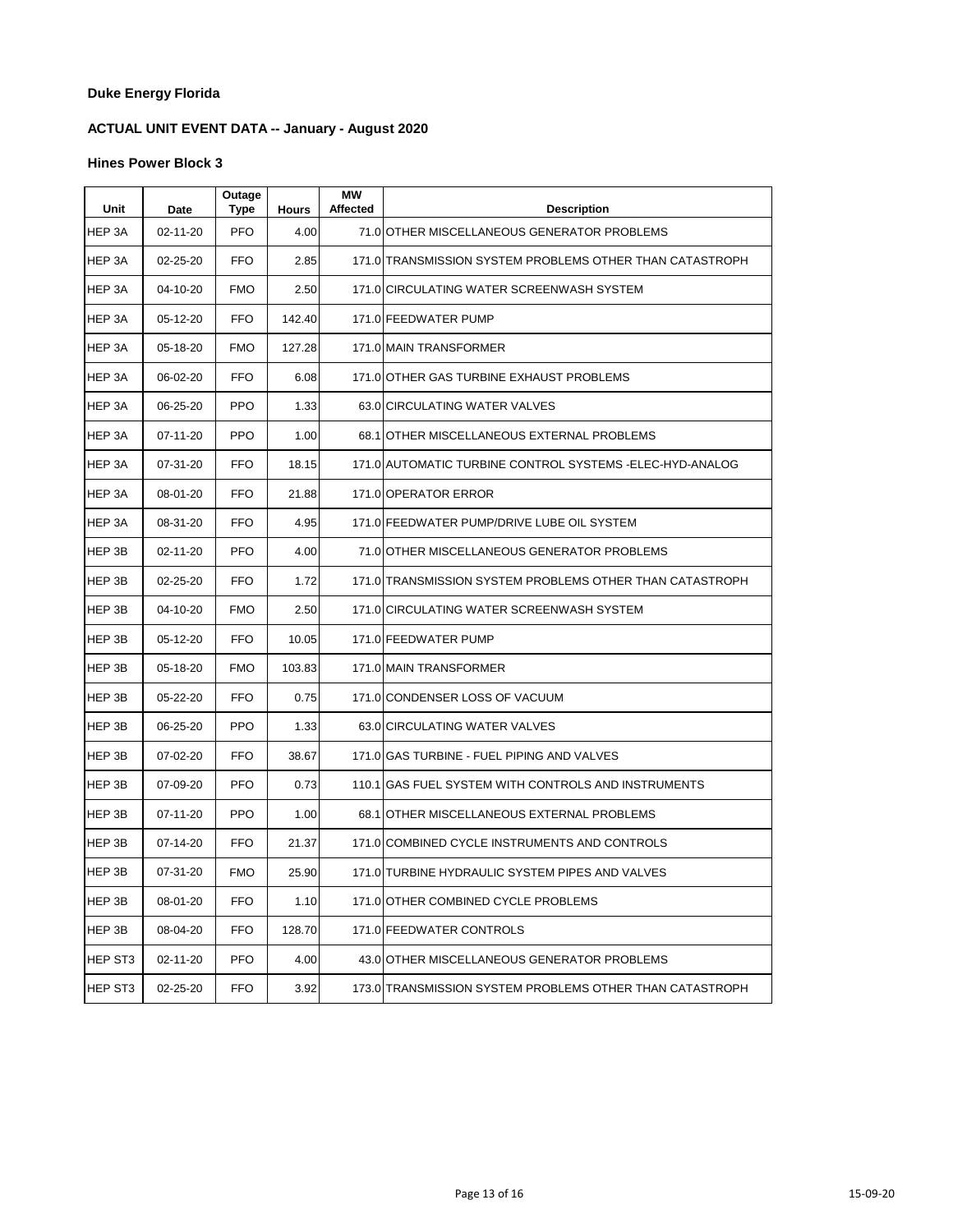# **ACTUAL UNIT EVENT DATA -- January - August 2020**

| Unit           | Date       | Outage<br>Type | <b>Hours</b> | МW<br><b>Affected</b> | <b>Description</b>                              |
|----------------|------------|----------------|--------------|-----------------------|-------------------------------------------------|
| <b>HEP ST3</b> | 04-10-20   | <b>FMO</b>     | 2.50         |                       | 173.0 CIRCULATING WATER SCREENWASH SYSTEM       |
| <b>HEP ST3</b> | $05-12-20$ | <b>FFO</b>     | 12.03        |                       | 173.0 FEEDWATER PUMP                            |
| <b>HEP ST3</b> | 05-18-20   | <b>FMO</b>     | 108.38       |                       | 173.0 MAIN TRANSFORMER                          |
| <b>HEP ST3</b> | 06-02-20   | <b>PFO</b>     | 6.08         |                       | 88.0 OTHER GAS TURBINE EXHAUST PROBLEMS         |
| <b>HEP ST3</b> | 06-25-20   | <b>PPO</b>     | 1.33         |                       | 28.0 CIRCULATING WATER VALVES                   |
| <b>HEP ST3</b> | 07-11-20   | <b>PPO</b>     | 1.00         |                       | 33.0 OTHER MISCELLANEOUS EXTERNAL PROBLEMS      |
| <b>HEP ST3</b> | 07-14-20   | <b>PFO</b>     | 21.37        |                       | 88.0 COMBINED CYCLE INSTRUMENTS AND CONTROLS    |
| <b>HEP ST3</b> | $07-31-20$ | <b>FMO</b>     | 20.80        |                       | 173.0 TURBINE HYDRAULIC SYSTEM PIPES AND VALVES |
| <b>HEP ST3</b> | 08-01-20   | <b>FFO</b>     | 8.50         |                       | 173.0 OTHER COMBINED CYCLE PROBLEMS             |
| IHEP ST3       | 08-31-20   | <b>FFO</b>     | 0.32         |                       | 173.0 FEEDWATER PUMP/DRIVE LUBE OIL SYSTEM      |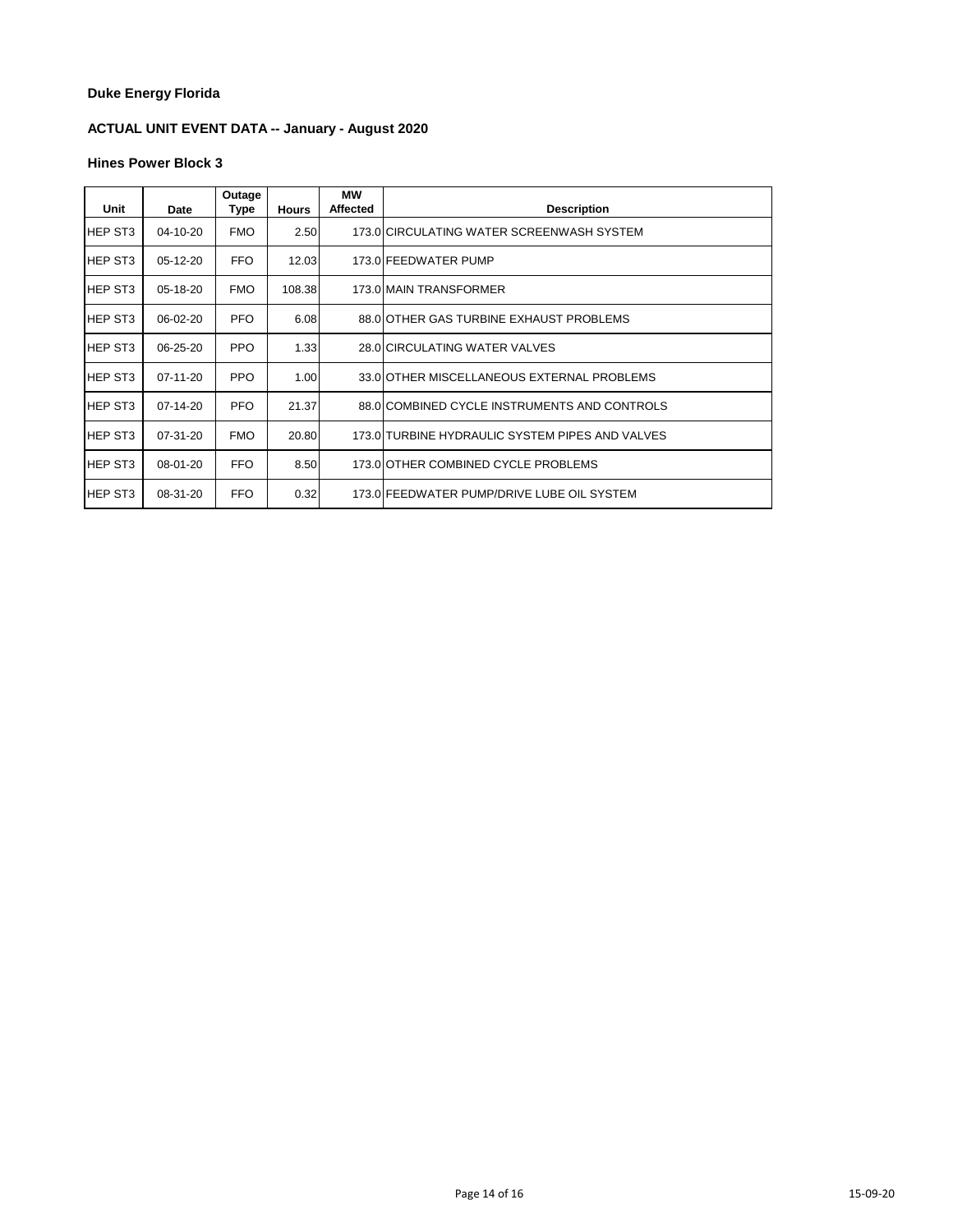# **ACTUAL UNIT EVENT DATA -- January - August 2020**

#### **Hines Power Block 4**

| Unit   | Date     | Outage<br>Type | <b>Hours</b> | МW<br>Affected | <b>Description</b>                                  |
|--------|----------|----------------|--------------|----------------|-----------------------------------------------------|
| HEP 4A | 01-25-20 | FFO            | 16.85        |                | 173.0 GAS TURBINE COMPRESSOR - BLEED VALVES         |
| HEP 4A | 03-03-20 | <b>FFO</b>     | 5.88         |                | 173.0 OPERATOR ERROR                                |
| HEP 4A | 03-03-20 | FFO            | 2.40         |                | 173.0 OPERATOR ERROR                                |
| HEP 4A | 03-04-20 | <b>FFO</b>     | 1.48         |                | 173.0 OTHER TURBINE INSTRUMENT AND CONTROL PROBLEMS |
| HEP 4A | 03-04-20 | <b>FFO</b>     | 11.23        |                | 173.0 OTHER MISCELLANEOUS BALANCE OF PLANT PROBLEMS |
| HEP 4A | 03-04-20 | <b>FFO</b>     | 4.13         |                | 173.0 OTHER TURBINE INSTRUMENT AND CONTROL PROBLEMS |
| HEP 4A | 03-04-20 | <b>FFO</b>     | 11.68        |                | 173.0 OTHER TURBINE INSTRUMENT AND CONTROL PROBLEMS |
| HEP 4A | 03-22-20 | <b>PFO</b>     | 3.00         |                | 80.0 SERVICE WATER HEAT EXCHANGERS                  |
| HEP 4A | 03-29-20 | <b>FFO</b>     | 1.63         |                | 173.0 GAS TURBINE CONTROL SYSTEM - LOGIC PROBLEMS   |
| HEP 4A | 04-02-20 | <b>FFO</b>     | 37.87        |                | 173.0 TURBINE MAIN STOP VALVES                      |
| HEP 4A | 04-12-20 | <b>FFO</b>     | 4.50         |                | 173.0 OTHER MISCELLANEOUS BALANCE OF PLANT PROBLEMS |
| HEP 4A | 05-29-20 | <b>PPO</b>     | 9.00         |                | 78.0 CONDENSER TUBE SHEET FOULING                   |
| HEP 4A | 07-01-20 | <b>FFO</b>     | 45.68        |                | 173.0 LIGHTNING                                     |
| HEP 4A | 07-03-20 | FFO            | 28.20        |                | 173.0 LIGHTNING                                     |
| HEP 4A | 07-04-20 | <b>FFO</b>     | 15.00        |                | 173.0 LIGHTNING                                     |
| HEP 4A | 07-05-20 | FFO            | 9.75         |                | 173.0 LIGHTNING                                     |
| HEP 4A | 07-06-20 | FFO            | 17.63        |                | 173.0 LIGHTNING                                     |
| HEP 4A | 08-18-20 | <b>FFO</b>     | 63.18        |                | 173.0 LIGHTNING                                     |
| HEP 4B | 03-03-20 | <b>FFO</b>     | 14.60        |                | 172.0 OPERATOR ERROR                                |
| HEP 4B | 03-04-20 | FFO            | 9.30         |                | 172.0 OTHER TURBINE INSTRUMENT AND CONTROL PROBLEMS |
| HEP 4B | 03-04-20 | FFO            | 22.85        |                | 172.0 OTHER TURBINE INSTRUMENT AND CONTROL PROBLEMS |
| HEP 4B | 03-22-20 | <b>PFO</b>     | 3.00         |                | 79.0 SERVICE WATER HEAT EXCHANGERS                  |
| HEP 4B | 04-02-20 | <b>FFO</b>     | 37.30        |                | 172.0 TURBINE MAIN STOP VALVES                      |
| HEP 4B | 04-12-20 | <b>FFO</b>     | 8.53         |                | 172.0 OTHER MISCELLANEOUS BALANCE OF PLANT PROBLEMS |
| HEP 4B | 04-13-20 | <b>FFO</b>     | 1.13         |                | 172.0 FEEDWATER PUMP                                |
| HEP 4B | 05-29-20 | <b>PPO</b>     | 9.00         |                | 77.0 CONDENSER TUBE SHEET FOULING                   |
| HEP 4B | 07-01-20 | <b>FFO</b>     | 123.10       |                | 172.0 LIGHTNING                                     |